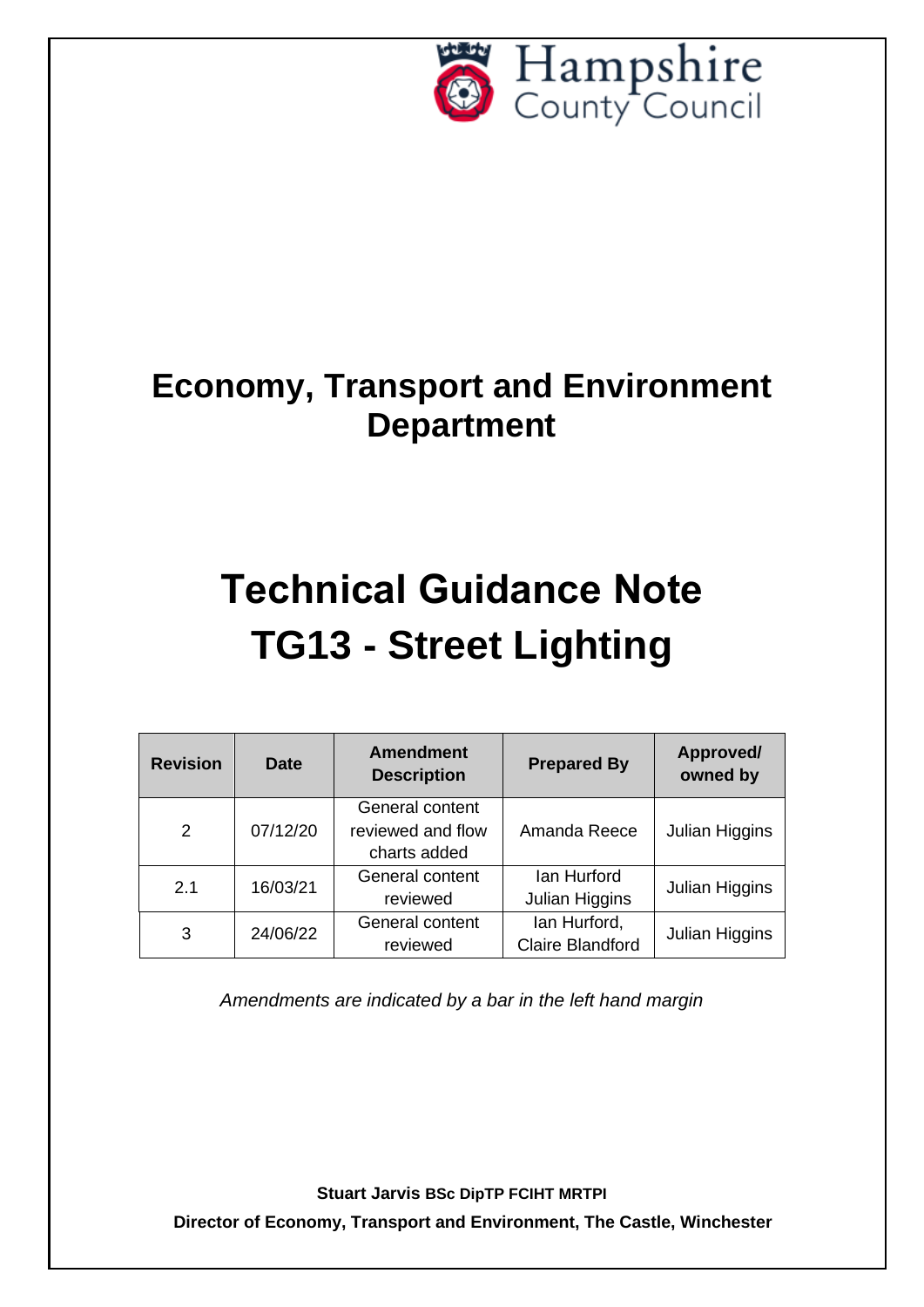

## **CONTENTS**

| 1. |       |  |
|----|-------|--|
| 2. |       |  |
| 3. |       |  |
|    | 3.1.  |  |
|    | 3.2.  |  |
|    | 3.3.  |  |
|    | 3.4.  |  |
|    | 3.5.  |  |
|    | 3.6.  |  |
|    | 3.7.  |  |
|    | 3.8.  |  |
|    | 3.9.  |  |
|    | 3.10. |  |
|    | 3.11. |  |
|    | 3.12. |  |
|    | 3.13. |  |
|    | 3.14. |  |
|    | 3.15. |  |
|    | 3.16. |  |
|    | 3.17. |  |
|    | 3.18. |  |
|    | 3.19. |  |
|    | 3.20. |  |
|    | 3.21. |  |
|    | 3.22. |  |
|    | 3.23. |  |
|    | 3.24. |  |
|    | 3.25. |  |
|    | 3.26. |  |
|    | 3.27. |  |
|    | 3.28. |  |
|    | 3.29. |  |
|    | 3.30. |  |
|    | 3.31. |  |
|    | 3.32. |  |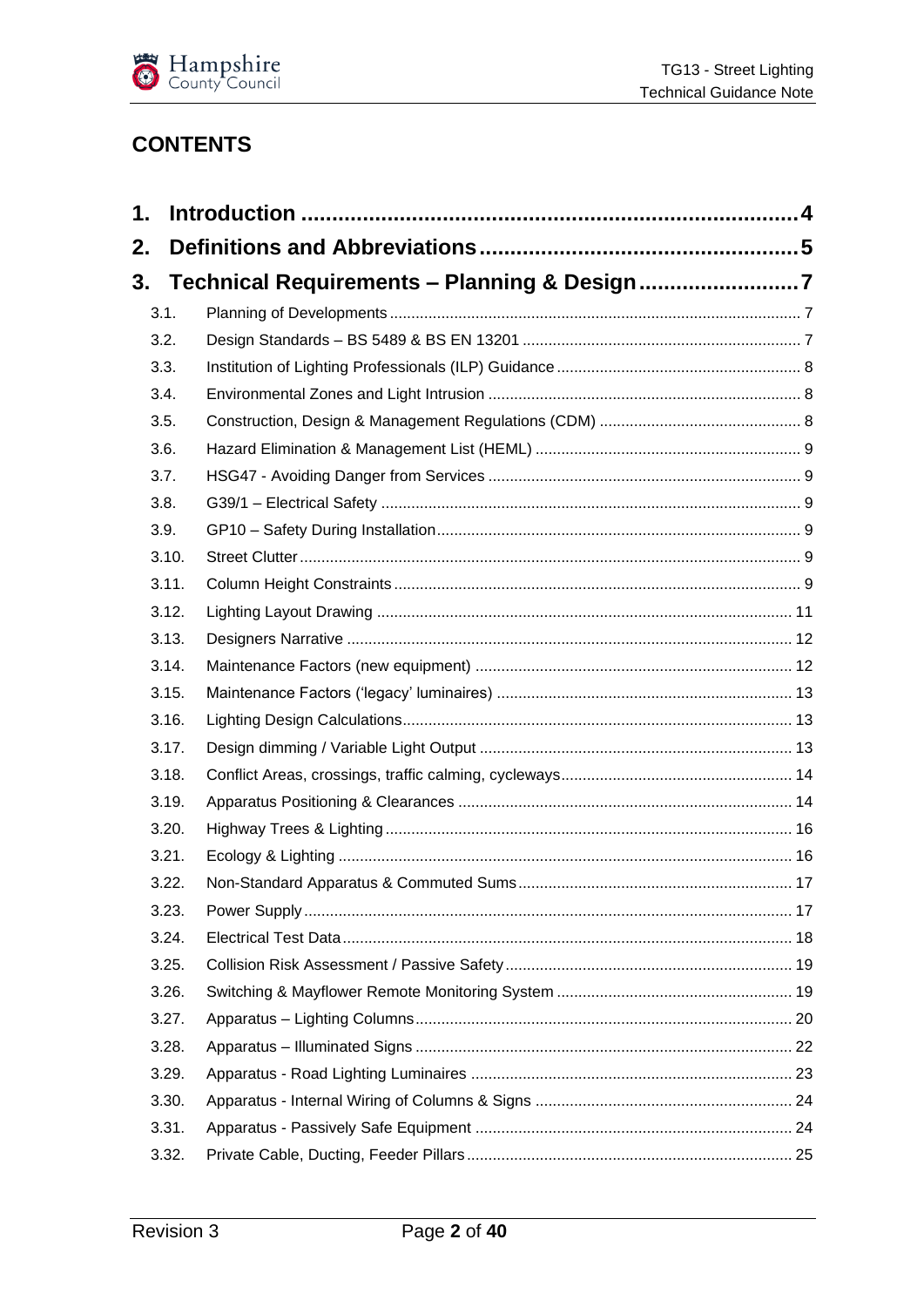|      | 4. Process – Design, Construction, Inspection & Accrual 26 |     |
|------|------------------------------------------------------------|-----|
| 4.1. |                                                            |     |
| 4.2. |                                                            |     |
| 4.3. |                                                            |     |
| 4.4. |                                                            |     |
| 4.5. |                                                            |     |
| 4.6. |                                                            |     |
| 4.7. |                                                            |     |
|      |                                                            |     |
| 5.1. |                                                            |     |
| 5.2. |                                                            |     |
|      |                                                            | .39 |
|      |                                                            |     |

| Table 3: Applicable methods for determining when a RRS is required 19 |  |
|-----------------------------------------------------------------------|--|
|                                                                       |  |
|                                                                       |  |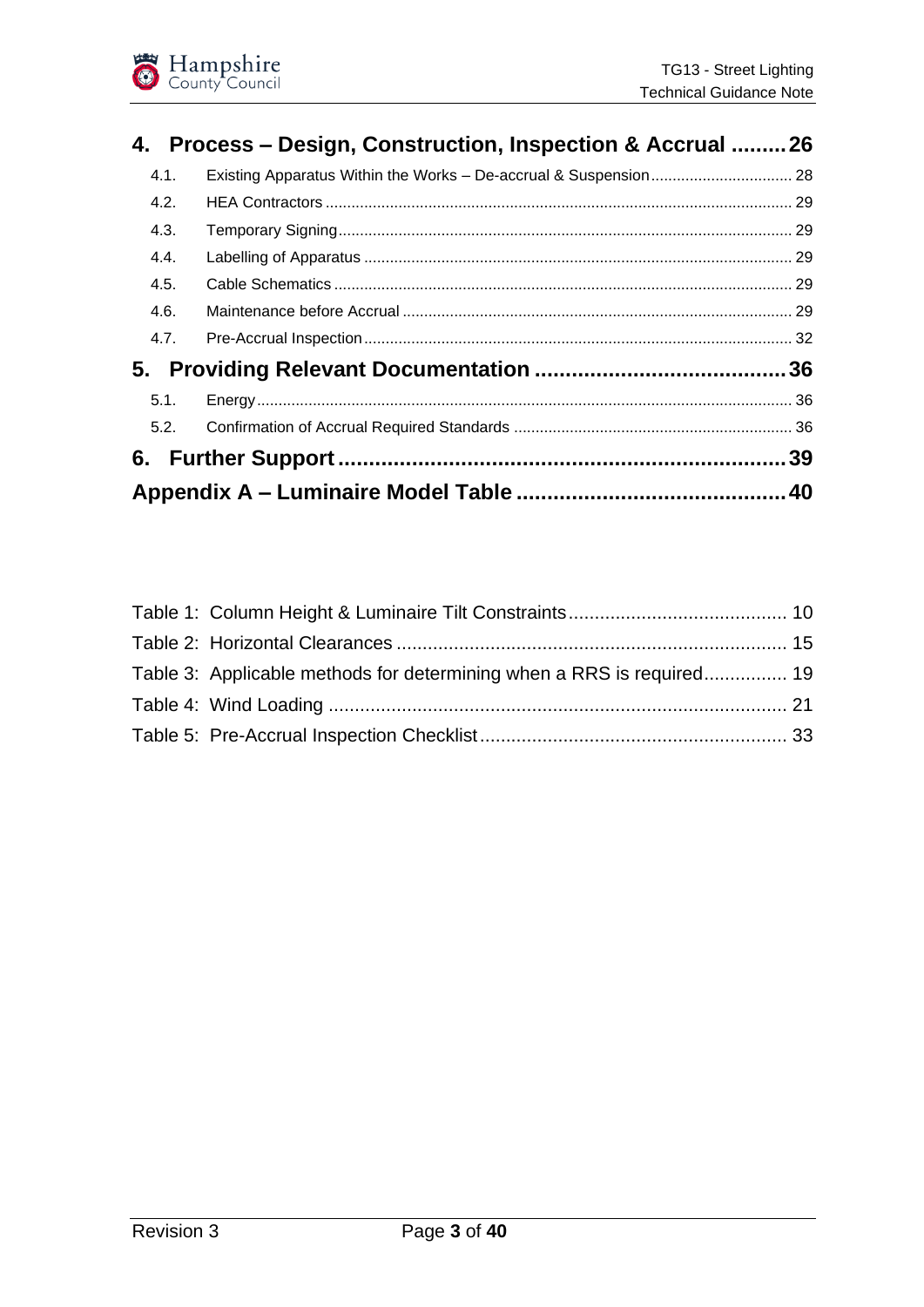## <span id="page-3-0"></span>**1. Introduction**

- 1.1. Hampshire County Council's (HCC) stock of apparatus is maintained on a PFI contract running from 2010 to 2035. The PFI's Operating Sub-Contractor is Enerveo (formally SSE Enterprise Lighting Services).
- 1.2. Hampshire County Council has no discretion for relaxation of the Accrual Required Standards of the PFI Output Specification.
- 1.3. This Technical Guidance Note 13 summarises the Development Standard and ensures compliance with the Accrual Required Standards.
- 1.4. Commuted Sums will apply to any non-standard apparatus (refer to the [Commuted Sum Policy\)](https://www.hants.gov.uk/transport/developers/commuted-sums). Specification details of all such apparatus are to be agreed in consultation with Hampshire County Council's Street Lighting Section prior to installation.
- 1.5. For further guidance on policy & practice on street lighting in Hampshire see the [Street Lighting Maintenance Management Plan \(SLMMP\).](http://documents.hants.gov.uk/street-lighting/StreetLightingMaintenanceManagementPlan.pdf)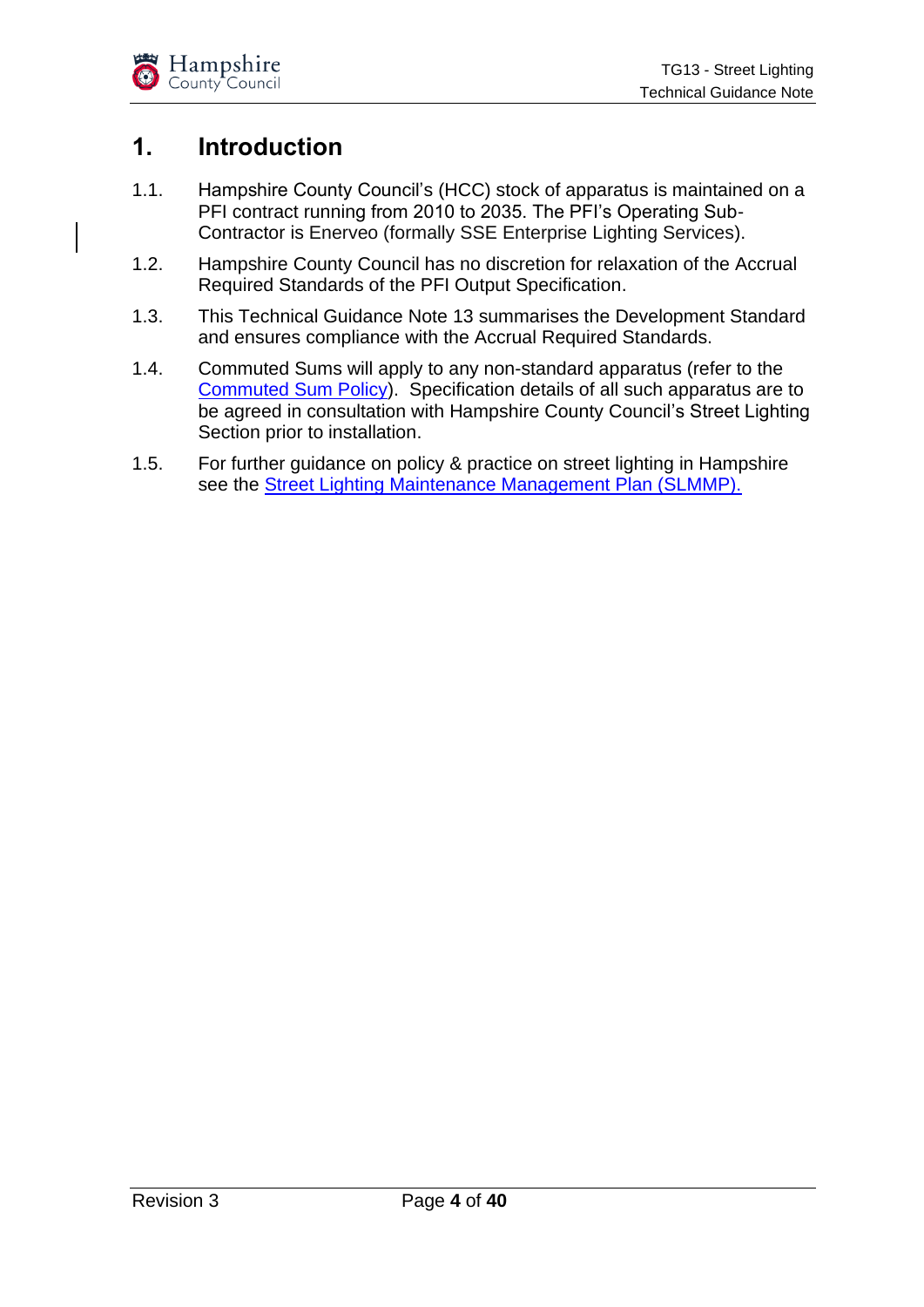## <span id="page-4-0"></span>**2. Definitions and Abbreviations**

| <b>AADT</b>                                           | Annual average daily traffic                                                                                                                                                                                                                                                                                                                                                                                                                                                                                                                                                                                                                                                                                                                                                                                                                                                                                                                                                                                                                                                                                                                              |
|-------------------------------------------------------|-----------------------------------------------------------------------------------------------------------------------------------------------------------------------------------------------------------------------------------------------------------------------------------------------------------------------------------------------------------------------------------------------------------------------------------------------------------------------------------------------------------------------------------------------------------------------------------------------------------------------------------------------------------------------------------------------------------------------------------------------------------------------------------------------------------------------------------------------------------------------------------------------------------------------------------------------------------------------------------------------------------------------------------------------------------------------------------------------------------------------------------------------------------|
| <b>Accrued</b>                                        | When applied to any item of Apparatus, Apparatus<br>which has become the responsibility of the Hampshire<br>County Council under the terms of its PFI Street<br><b>Lighting Maintenance Contract.</b>                                                                                                                                                                                                                                                                                                                                                                                                                                                                                                                                                                                                                                                                                                                                                                                                                                                                                                                                                     |
| <b>Apparatus</b><br><b>Authority</b><br>Attachment(s) | Street lighting and off-highway lighting installations and<br>materials which, for the avoidance of doubt and<br>without limitations includes:- lighting points, lighting<br>columns, posts, straight posts (only to the extent used<br>as an additional support for an illuminated traffic sign)<br>together with their respective attachments, luminaires,<br>lanterns, shields, control gear, control devices,<br>switches, relays, meters, illuminated traffic signs,<br>subway lighting, illuminated traffic bollards, Belisha<br>beacons, variable message signs, illuminated<br>pedestrian refuge beacons, school crossing patrol<br>warning lights, flood lighting of monuments and<br>buildings, surface car park lighting systems, wall<br>mounted connection boxes, conduits, surface mounted<br>wiring/cabling, feeder pillars, Authority owned Private<br>Cable Networks and all associated components.<br>Any Authority owned street or traffic signs or sign plate<br>or notices or other equipment and items authorised by<br>the Authority to be attached to Apparatus including<br>(and in the case of illuminated items only) to other |
|                                                       | structures.                                                                                                                                                                                                                                                                                                                                                                                                                                                                                                                                                                                                                                                                                                                                                                                                                                                                                                                                                                                                                                                                                                                                               |
| <b>CCT</b>                                            | <b>Correlated Colour Temperature</b>                                                                                                                                                                                                                                                                                                                                                                                                                                                                                                                                                                                                                                                                                                                                                                                                                                                                                                                                                                                                                                                                                                                      |
| <b>CDM</b>                                            | Construction, Design and Management Regulations                                                                                                                                                                                                                                                                                                                                                                                                                                                                                                                                                                                                                                                                                                                                                                                                                                                                                                                                                                                                                                                                                                           |
| De-Accrued                                            | When applied to any item of Apparatus, Apparatus<br>which is no longer the responsibility of the Hampshire<br>County Council under the terms of its PFI Street<br><b>Lighting Maintenance Contract.</b>                                                                                                                                                                                                                                                                                                                                                                                                                                                                                                                                                                                                                                                                                                                                                                                                                                                                                                                                                   |
| <b>Developer</b>                                      | Any company, authority, body or individual, and their<br>agents, carrying out the development with ownership/<br>responsibility of planning set up, organisation, delivery<br>and maintenance of the site changes being proposed.                                                                                                                                                                                                                                                                                                                                                                                                                                                                                                                                                                                                                                                                                                                                                                                                                                                                                                                         |
| <b>Developer</b><br><b>Portal</b>                     | Hampshire County Council's Online portal for the<br>submission and tracking of S278/S38 applications                                                                                                                                                                                                                                                                                                                                                                                                                                                                                                                                                                                                                                                                                                                                                                                                                                                                                                                                                                                                                                                      |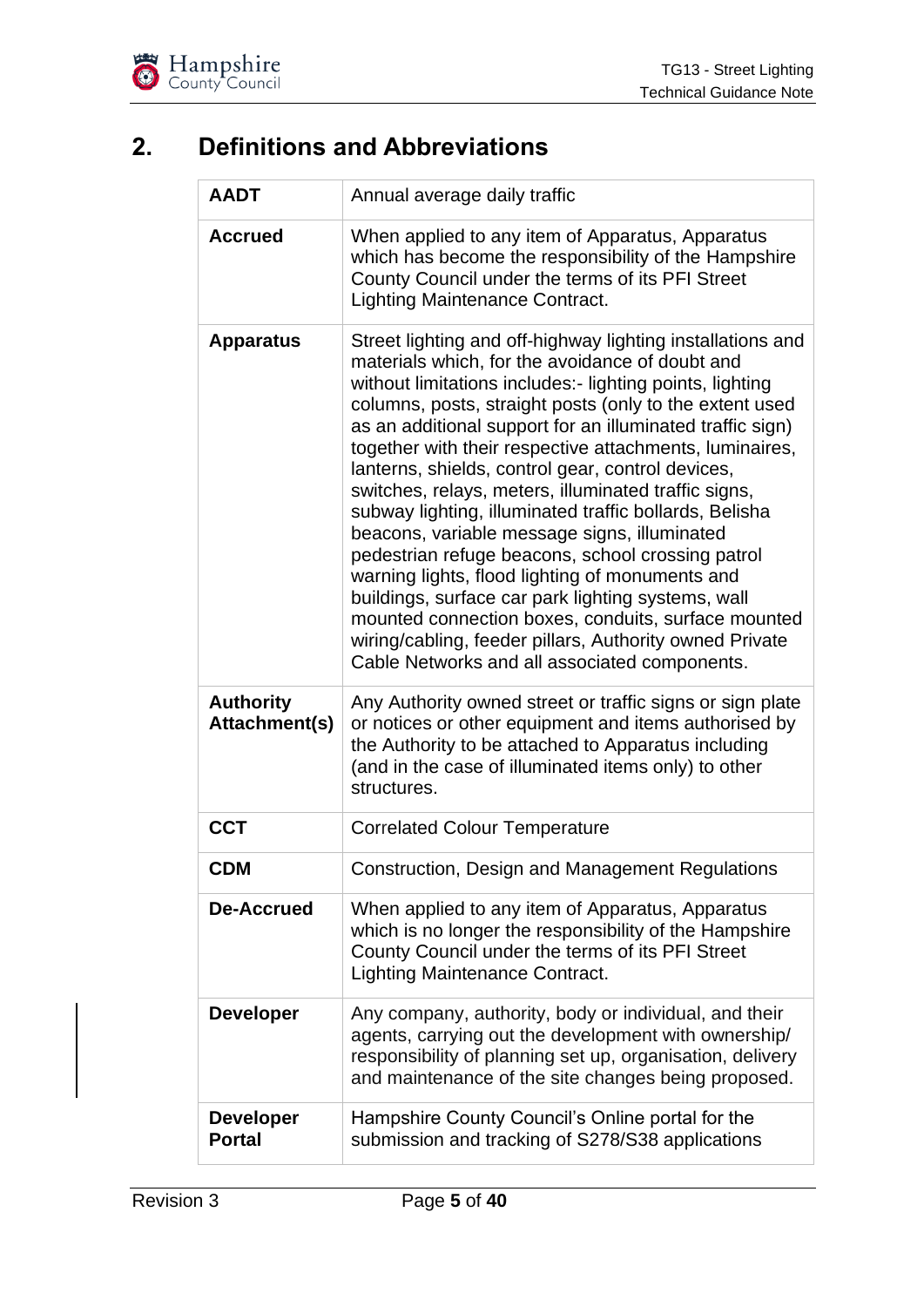

| <b>DfT</b>               | Department for Transport                                                                                                                                 |
|--------------------------|----------------------------------------------------------------------------------------------------------------------------------------------------------|
| <b>DNO</b>               | a distribution network operator and/or<br>(a)                                                                                                            |
|                          | (b)<br>an independent distribution network operator<br>within the meaning of Part 1 of the Electricity Act 1989<br>as amended by the Utilities Act 2000. |
| <b>Excusing</b><br>Cause | Any event whereby equipment can be suspended from<br>Hampshire County Council's PFI Street Lighting<br>Maintenance Contract.                             |
| <b>HCC HDA</b>           | Hampshire County Council Highway Development<br><b>Agreements Team</b>                                                                                   |
| <b>HSL</b>               | Hampshire County Council Street Lighting Team                                                                                                            |
| <b>HEML</b>              | <b>Hazard Elimination Management List</b>                                                                                                                |
| <b>ILP</b>               | Institution of Lighting Professionals                                                                                                                    |
| <b>Mayflower</b>         | Central Management System for lighting control                                                                                                           |
| <b>MEWP</b>              | <b>Mobile Elevating Work Platform</b>                                                                                                                    |
| <b>NJUG</b>              | <b>National Joint Utilities Group</b>                                                                                                                    |
| <b>RRRAP</b>             | Road Restraints Risk Assessment Process                                                                                                                  |
| <b>SLL</b>               | Society of Light and Lighting                                                                                                                            |
| <b>TfL</b>               | <b>Transport for London</b>                                                                                                                              |
| <b>UmSUG</b>             | Un-metered Supplies User Group                                                                                                                           |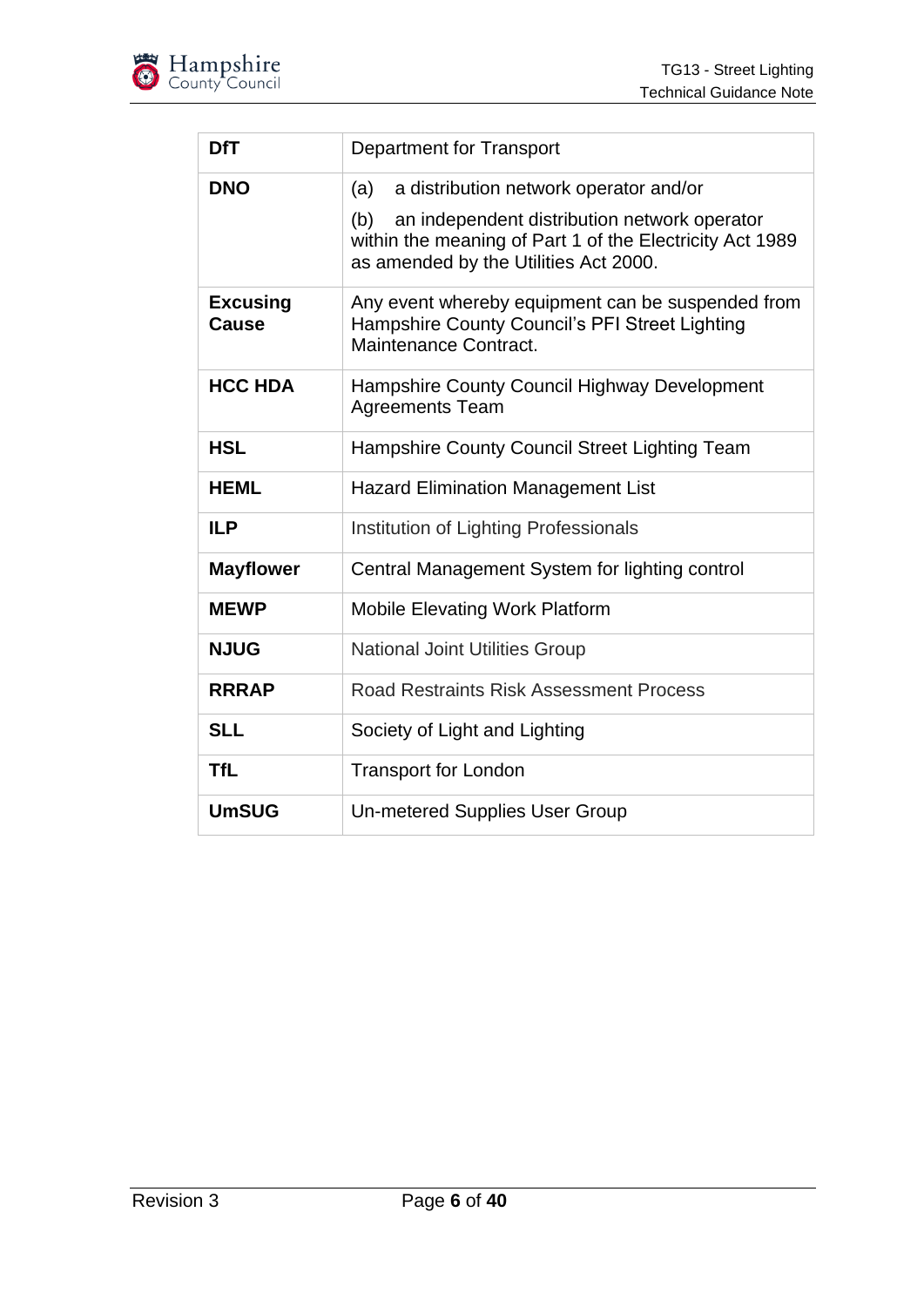## <span id="page-6-0"></span>**3. Technical Requirements – Planning & Design**

#### <span id="page-6-1"></span>**3.1. Planning of Developments**

- 3.1.1 Developers and their Consultants need to consider street lighting at the earliest opportunity and should consider:
	- a) Sustainability. Public realm lighting must minimise  $CO<sub>2</sub>$  emissions and future maintenance costs.
	- b) Design Codes. Development Design Codes should incorporate a sitespecific lighting design brief issued by the Highway Authority.
	- c) Street Layout. If footpaths & cycle paths are routed separately from the road then they may require separate systems of lighting.
	- d) Highway Trees. Combined arboriculture and lighting advice should be obtained at an early stage from the Highway Authority before tree positions are agreed.
	- e) Ecology & Lighting. Where planning and/or environmental assessments have identified the presence of protected species, lighting (and alignment design) is to be designed to minimise its impact on wildlife including maintaining dark corridors where required.
	- f) Non-standard apparatus. Any departure from standard materials will require specific approval by the HCC's Street Lighting Section as part of the design approval process. Non-standard apparatus will always incur commuted sum charges, and some may not be permitted within the Highway.

#### <span id="page-6-2"></span>**3.2. Design Standards – BS 5489 & BS EN 13201**

- 3.2.1 Lighting designs should be based on the current versions of:
	- a) BS 5489-1 *Code of Practice for the Design of Road Lighting (Part 1: Lighting of Roads and Public Amenity Areas)* and the associated current BS EN 13201 Standards
	- b) BS 7671 Requirements for Electrical Installations. IET Wiring **Regulations**
	- c) BS EN 12899 Fixed, Vertical Road Traffic Signs Part 1: Fixed Signs
	- d) BS EN 12464 Outdoor Lighting
	- e) BS EN 40-3 Lighting Columns. Design and Verification Verification by testing
	- f) PD 6547 Guidance on the use of BS EN 40,
	- g) HSG 38 Lighting at Work
	- h) HSE GS6 Avoiding danger from overhead lines.
- 3.2.2 Relevant CIE, National Highways, Manual for Streets, Manual for Streets 2 technical guidance should be followed.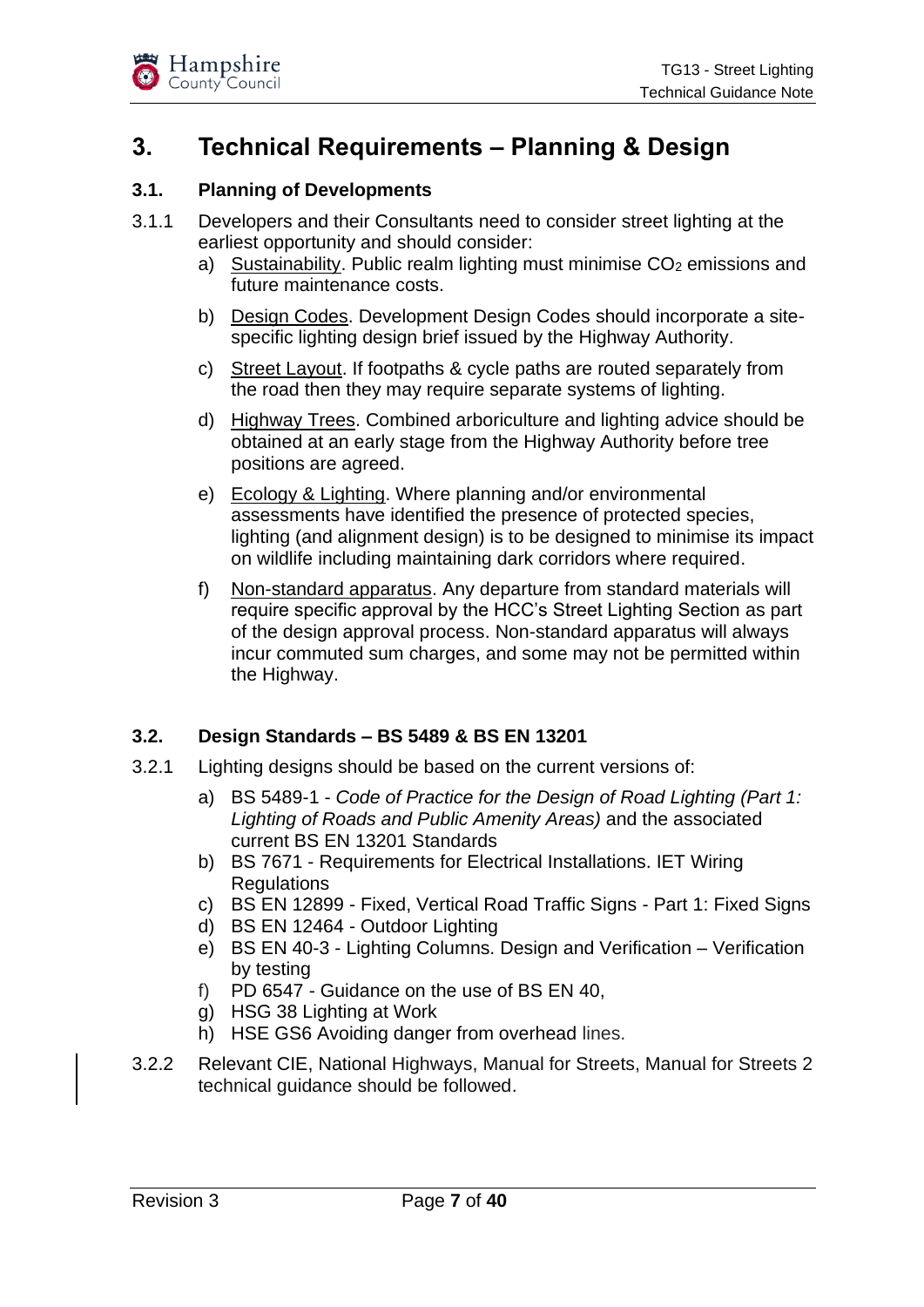#### <span id="page-7-0"></span>**3.3. Institution of Lighting Professionals (ILP) Guidance**

3.3.1 Designers are to take guidance from the Institution of Lighting Professionals' (ILP) technical reports, professional lighting guides and guidance notes.

#### <span id="page-7-1"></span>**3.4. Environmental Zones and Light Intrusion**

- 3.4.1 Developments should be categorized by Environmental Zones in accordance with ILP *Guidance Note for the Reduction of Obtrusive Light.*
- 3.4.2 Light intrusion (e.g. into windows) is to be avoided and any apparent issues are to be monitored by the Developer in accordance with ILP *Guidance Note for the Reduction of Obtrusive Light*. Lighting designers should produce vertical illuminance calculations where appropriate.
- 3.4.3 For residential developments designers should be targeting a post-curfew maximum of 2 lux light intrusion as per the requirements of an E3 zone in Table 3 of ILP GN01/21.

#### <span id="page-7-2"></span>**3.5. Construction, Design & Management Regulations (CDM)**

- 3.5.1 Lighting design must be carried out by appropriately qualified competent persons in accordance with current CDM regulations. For further information refer to [ILP Guidance Note 4 CDM 2015 Overview,](https://www.theilp.org.uk/documents/guidance-note-4-cdm-2015-overview/) and Design Manual for Roads and Bridges TD501 Road Lighting design clauses 1.5 and 1.6. All organisations and personnel delivering an exterior Highway Lighting Design shall be registered with an appropriate professional institution, such as the Institution of Lighting Professionals (ILP) and the Engineering Council (ECUK) or Society of Light and Lighting (SLL) through Chartered Institution of Building Services Engineers (CIBSE), and be able to demonstrate to the County Council that a person has the appropriate qualifications and/ or experience*.* Designs by noncompetent persons or organisations will not be accepted.
- 3.5.2 A clear note must be appended to the street lighting layout drawings detailing which of the Highway Electrical Design Procedures was used by the designer – see the *HEA Guidance Note [CDM 2015 Regulations /](https://thehea.org.uk/hea-content/uploads/2019/10/HEA-Guidance-Note-CDM-2015.pdf)  [Applicability to Highway Lighting Design](https://thehea.org.uk/hea-content/uploads/2019/10/HEA-Guidance-Note-CDM-2015.pdf)*.
- 3.5.3 If a site involves changes to the existing highway network a solely desktop indicative lighting design is not acceptable. If the lighting designer uses Design Method Statement 2 then the Principal Designer will need to produce a Hazard Elimination & Management List (HEML) for inclusion with the detailed design submission.



**Design to Method Statement 2 is not acceptable for S278 or changes to the existing highway**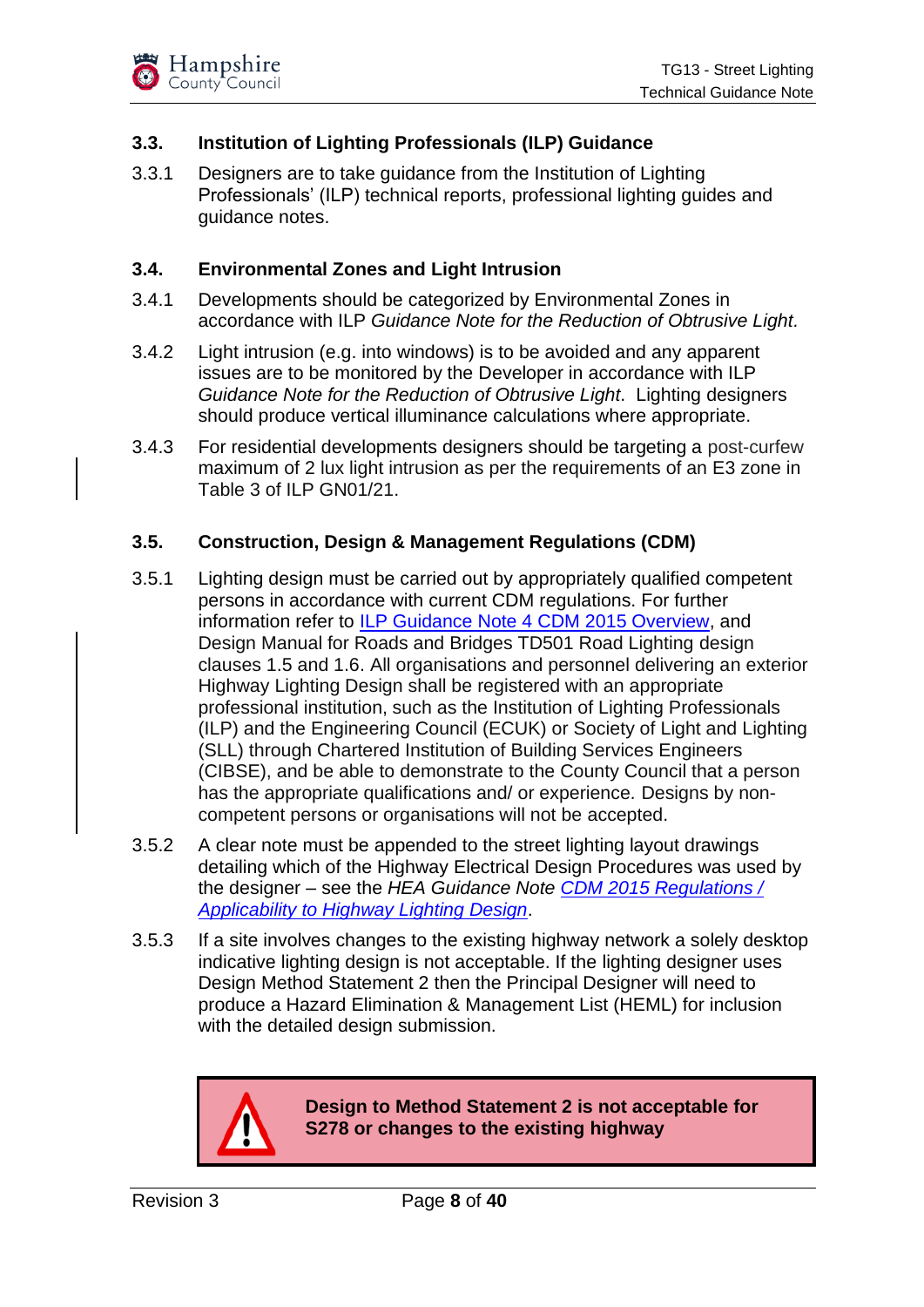#### <span id="page-8-0"></span>**3.6. Hazard Elimination & Management List (HEML)**

3.6.1 As defined within current CDM regulations, all risks at construction,

maintenance, decommissioning & replacement must be assessed as an integral part of the design process. Guidance on risk assessment and the use of risk matrices is provided by the Health & Safety Executive.

**A Hazard Elimination & Management List must be submitted with all detailed lighting designs.**

#### <span id="page-8-1"></span>**3.7. HSG47 - Avoiding Danger from Services**

3.7.1 The Developer should ensure that underground service locations are identified and that designs are based on up-to-date information. Designers are to "design-out" risks where practicable and to ensure that any significant residual hazards are documented and noted on layout drawings – refer to HSG47 *Avoiding Danger from Underground Services.*

#### <span id="page-8-2"></span>**3.8. G39/1 – Electrical Safety**

3.8.1 Designers are to ensure compliance with G39/1 Model Code of Practice Covering Electrical Safety in Planning, Installation, Commissioning & Maintenance of Public Lighting and Other Street Furniture.

#### <span id="page-8-3"></span>**3.9. GP10 – Safety During Installation**

3.9.1. To be used in conjunction with G39/1, for lighting columns in proximity of High Voltage overhead lines. Refer to: ILP, GP10: Safety During the Installation and Removal of Lighting Columns and Similar Street Furniture in Proximity to High Voltage Overhead Line.

#### <span id="page-8-4"></span>**3.10. Street Clutter**

3.10.1. Proliferation of street clutter is undesirable. For sign fixing methods see Section 3.27n. Contact [tpa@enerveo.com](mailto:tpa@enerveo.com) for permission to make attachments.



The designer shall check that columns are designed to accommodate the loading from the additional weight and windage of any Authority Attachments.

#### <span id="page-8-5"></span>**3.11. Column Height Constraints**

3.11.1. Column heights should be considerate of the scale of the street scene. Column height and luminaire tilt angles are constrained by the road type and environmental context: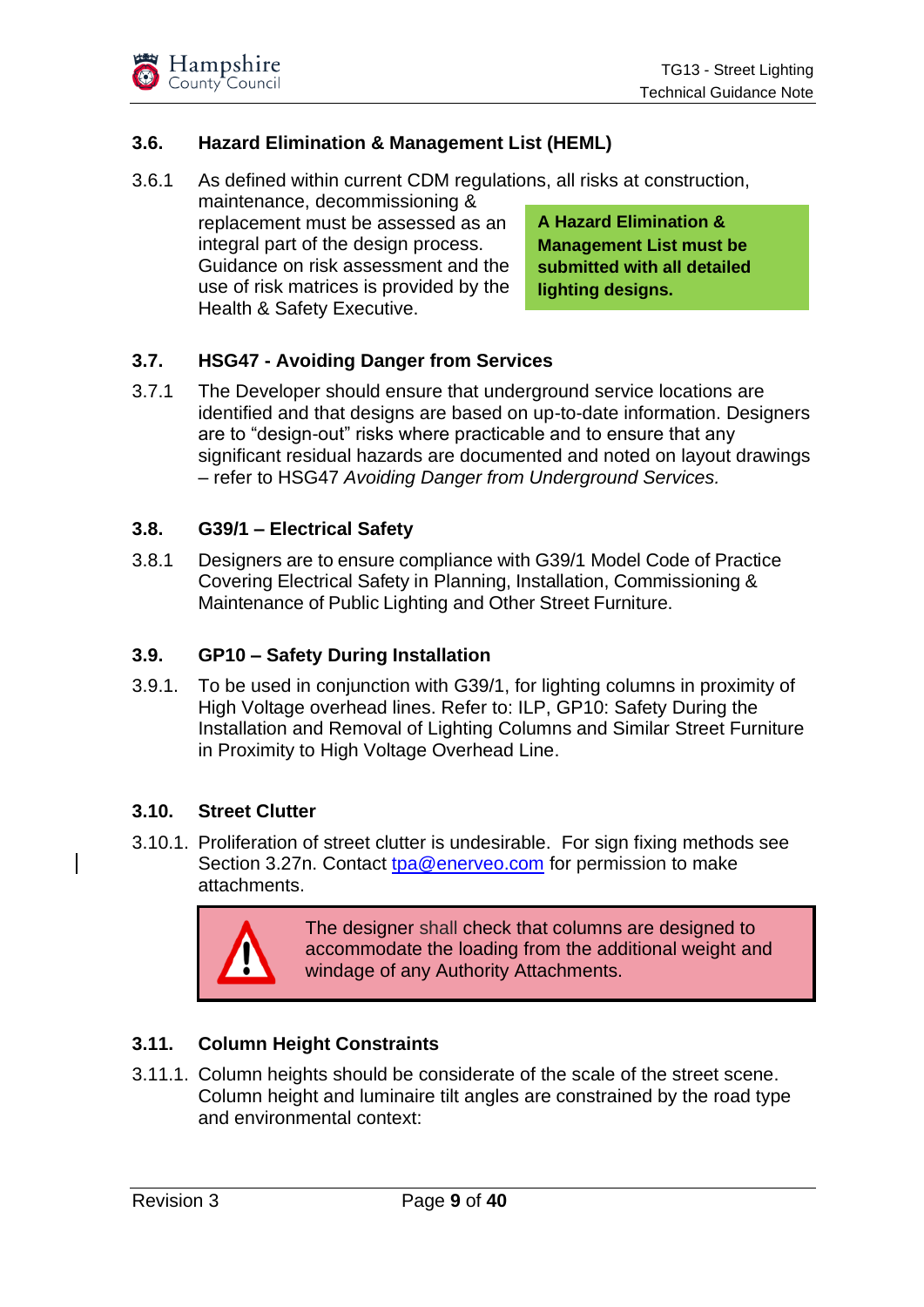<span id="page-9-0"></span>

| Road type                                   | Maximum height by<br>environmental zone (1)                                                                                                                                                                                           | Maximum luminaire<br>tilt $(2)$ |
|---------------------------------------------|---------------------------------------------------------------------------------------------------------------------------------------------------------------------------------------------------------------------------------------|---------------------------------|
| Strategic route "A" class,                  | 10m (zones E1/E2)                                                                                                                                                                                                                     | $0^\circ$ (zones E1/E2)         |
| dual carriageways                           | 12m (zones E3/E4)                                                                                                                                                                                                                     | $5^\circ$ (zones E3/E4)         |
| Main distributor other "A"                  | 10m (zones E1/E2)                                                                                                                                                                                                                     | $0^\circ$ (zones E1/E2)         |
| class                                       |                                                                                                                                                                                                                                       | 5° (zones E3/E4)                |
| <b>Secondary distributor</b>                | 8m (zones E1/E2)                                                                                                                                                                                                                      | $0^\circ$ (zones E1/E2)         |
| "B" & "C" class                             | 10m (zones E3/E4)                                                                                                                                                                                                                     | $5^\circ$ (zones E3/E4)         |
| Road linking main roads                     | 6m (zones E1/E2)                                                                                                                                                                                                                      | $0^\circ$ (zones E1/E2)         |
| & secondary roads                           | 8m (zones E3/E4)                                                                                                                                                                                                                      | $5^\circ$ (zones E3/E4)         |
| <b>Subsidiary roads</b>                     | 6m (zones E1/E2)                                                                                                                                                                                                                      | $0^\circ$ (zones E1/E2)         |
| high traffic flow                           | 8m (zones E3/E4)                                                                                                                                                                                                                      | $5^\circ$ (zones E3/E4)         |
| <b>Subsidiary roads</b>                     | 6m                                                                                                                                                                                                                                    | $0^\circ$ (zones E1/E2)         |
| normal or low traffic flow                  |                                                                                                                                                                                                                                       | $5^\circ$ (zones E3/E4)         |
| <b>Footpaths, Cycle paths</b>               | 6m                                                                                                                                                                                                                                    | $0^\circ$ (zones E1/E2)         |
|                                             |                                                                                                                                                                                                                                       | $5^\circ$ (zones E3/E4)         |
| City/Town Centre (zone E4)                  | 10 <sub>m</sub>                                                                                                                                                                                                                       | $5^\circ$                       |
| <b>Village Centre</b>                       | 8m (zone E3)                                                                                                                                                                                                                          | $5^\circ$ (zone E3)             |
|                                             | 6m (zone E1/E2)                                                                                                                                                                                                                       | $0^\circ$ (zone E1/E2)          |
| 1.<br>of obtrusive light'<br>2.<br>diagrams | The Environmental Zones are defined in ILP 'Guidance note for the reduction<br>Tilt angles are only a guide and optimal tilt to avoid upward light may vary<br>between lanterns - see manufacturers' luminaire polar curves/Cartesian |                                 |

#### **Table 1: Column Height & Luminaire Tilt Constraints**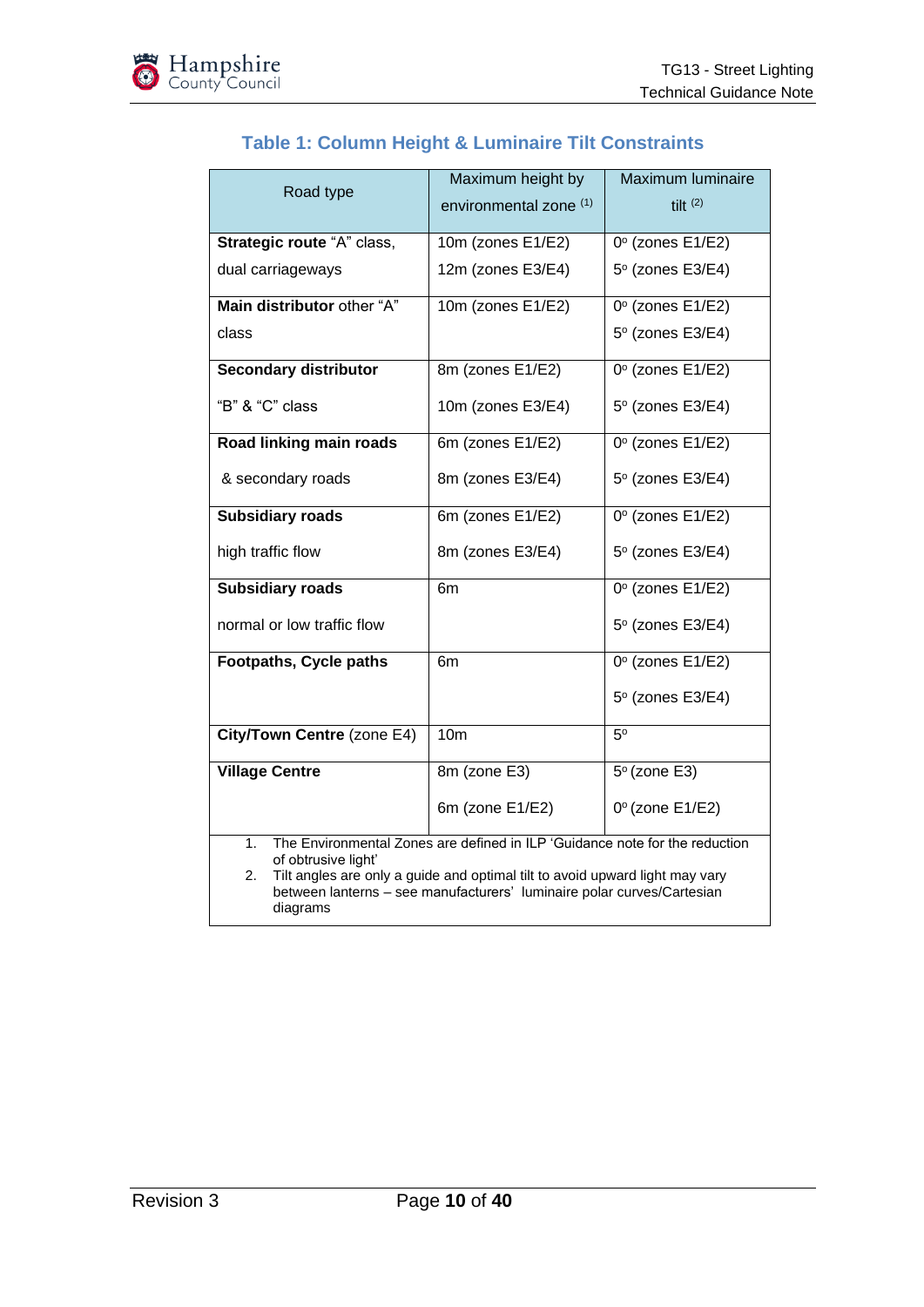#### <span id="page-10-0"></span>**3.12. Lighting Layout Drawing**

- 3.12.1. See the Street Lighting Section on the [Technical Guidance web page](https://www.hants.gov.uk/transport/developers/technical-guidance) for an example lighting drawing showing typical information to be included.
- 3.12.2. Lighting Layout Drawings should contain sufficient information to ensure lighting can be set out and built as designed without scaling of drawings.
- 3.12.3. Setting out information should be provided for lighting column position and lantern aiming. Spacing and setback tolerances for lighting columns are to be provided including:
	- a) Setting out table (or note to see Lighting Reality calculations).
	- b) SHE Box & reference to risk assessment.
	- c) Tilt/aiming, max/min spacing, setback.
- 3.12.4. Design drawings are to be supplied at scale of at least 1:500 & maximum size A1 (with general text no smaller than 2mm at original scale) and are to include:
	- a) Statement of the design procedure used.
	- b) Summary of target lighting class(es).
	- c) Boundary showing adoptable extents (highlighting extent of any S38/ S278) & any easements required.
	- d) Tree planting layout (including anticipated mature canopy extents). For tree pruning refer to HCC Standard Detail [HCC11/L/085.](https://www.hants.gov.uk/transport/developers/standard-details)
	- e) Vehicular crossovers & driveways.
	- f) Significant residual hazards.
	- g) Each column to be annotated with setback distance from kerb edge.
	- h) Clearance distances from columns to hazards to be highlighted where useful.
	- i) Environmental and ecological constraints relevant to lighting.
	- j) Positions of highway electrical apparatus with lantern aiming.
	- k) Key/legend including materials specification with quantities.
	- l) For each LED lantern these attributes need to be identified: luminaire body, CCT, optic, flux output, system wattage and UMSUG codes.
	- m) Non-standard columns will require accompanying detail drawings.
	- n) Existing & new unit ID numbers.
	- o) A schedule of illuminated apparatus, incoming supply cable owner (e.g. DNO, IDNO, private).
	- p) Where 'private' (non-DNO/IDNO) cable systems are to be used all cable & duct routes are to be shown, along with schematic circuit diagrams (supporting calculations will also be required).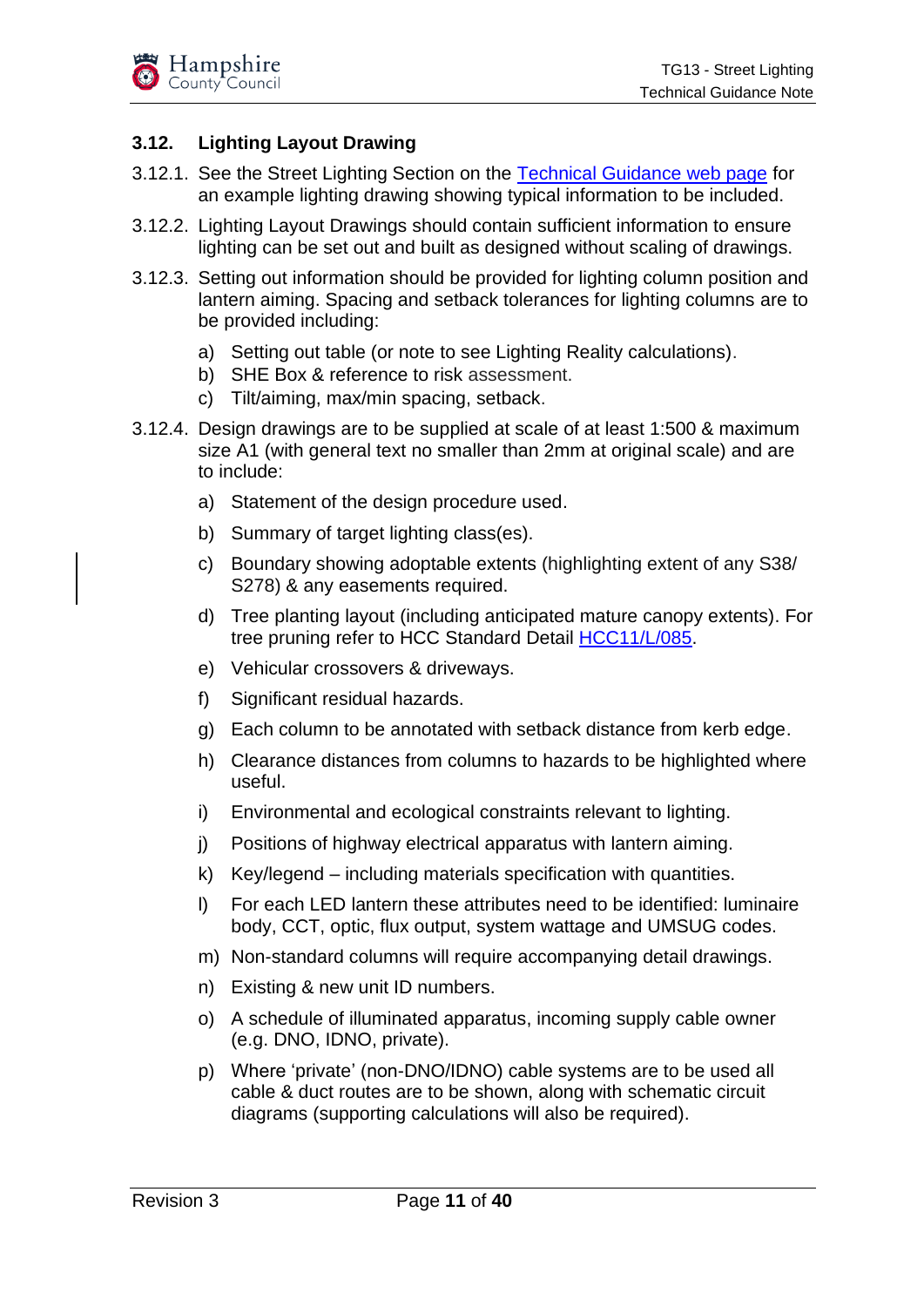

- q) Private lighting installed on housing developments in areas adjacent to highway lighting is to be indicated along with note of the responsible maintenance management companies.
- r) Isolux contours should not be shown on the lighting layout drawing. Where Isolux contours are required due planning or environmental issues they should be shown on a separate Isolux contour drawing.
- s) Illuminated sign positions, (lantern types, Mayflower, sign face diagram number and mounting height to be included within Key / Legend).
- 3.12.5. Revised drawings should include a summary schedule of revisions.
- 3.12.6. Drawings should clearly state their status e.g. "For Review", "Construction", "As-built".

#### <span id="page-11-0"></span>**3.13. Designers Narrative**

- 3.13.1. A designer's narrative will be required with each design, to include a commentary on the decisions for design constraints; explain any deviation from design standards to include set information below where applicable.
	- a) Standard applied
	- b) Environmental zone
	- c) Traffic flow AADT road speed limit
	- d) Lighting class confirmation (BS5489, CIE 115 Lighting Class Risk Assessment)
	- e) S/P ratio application where relevant
	- f) Commentary on Collision Risk Assessments / Passive Safety Risk Assessments as defined by TG14 Passive safety risk assessment
	- g) Column location (setbacks, clearances and clear zones)
	- h) Sign height
	- i) Maintenance factor
	- j) Dimming regime
	- k) Ecology issues
	- l) Discuss concerns from HEML
	- m) Designers risk assessment
	- n) Mitigation measures and standards relaxation

#### <span id="page-11-1"></span>**3.14. Maintenance Factors (new equipment)**

- 3.14.1. Overall maintenance factors are derived from BS5489 methodology. For an HCC PFI-approved IP65 luminaire, such as Urbis Axia, the overall maintenance factor is derived thus:
	- a) 48-month cleaning cycle =  $0.94$  (no allowance for  $\leq 6$ m in E3/4 zones)
	- b) LED lumen maintenance at 25 years = 0.90
	- c) "lamp" survival factor (failure fraction) = 1.0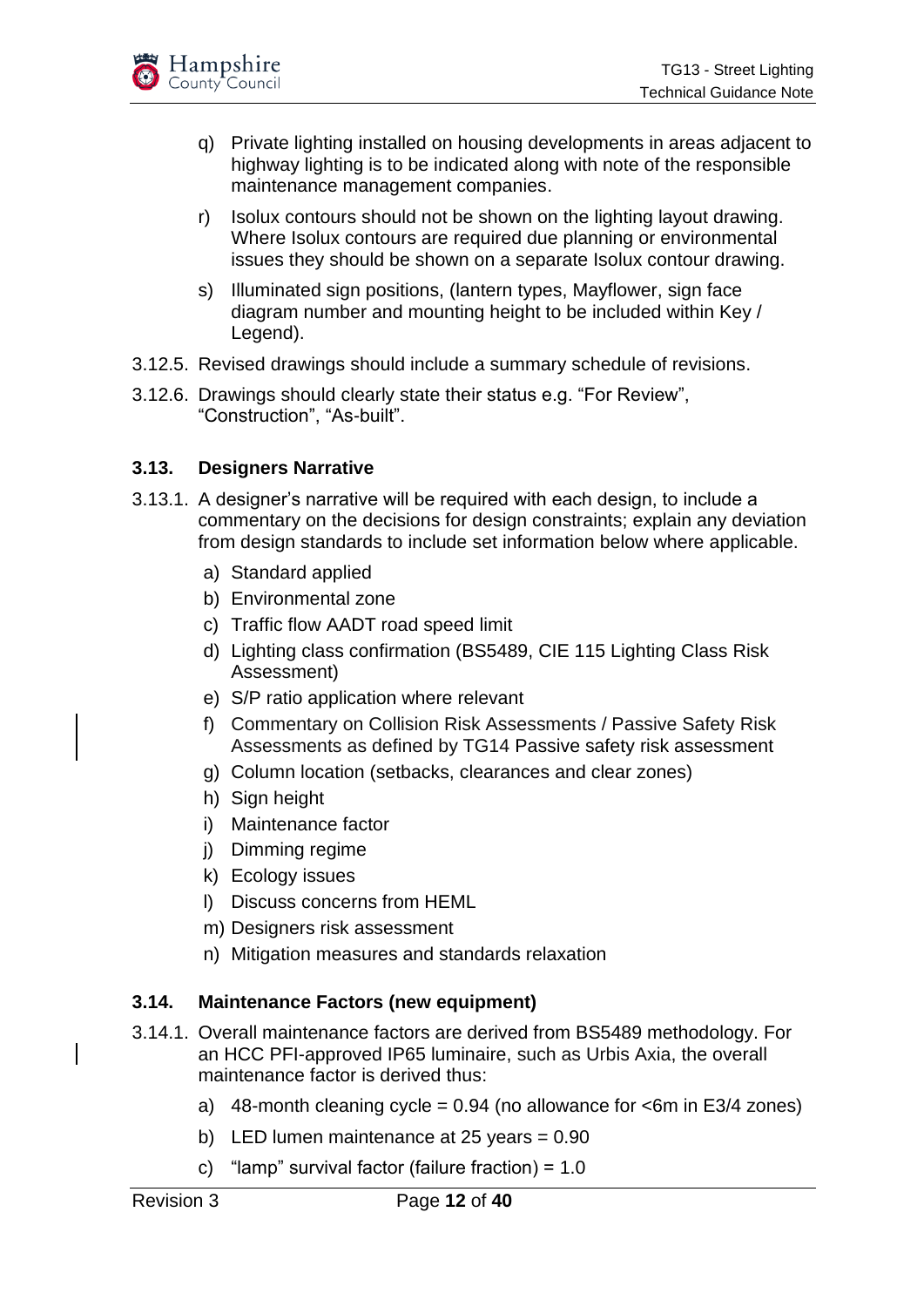d) Overall maintenance factor  $= 0.85$ 

#### <span id="page-12-0"></span>**3.15. Maintenance Factors ('legacy' luminaires)**

- 3.15.1. If the contribution from existing 'legacy' luminaires is to be included within design calculations the following maintenance factors apply (existing optic settings used at specific sites will need to be obtained from HCC):
	- a)  $24W$ ,  $36W$  &  $55W$  PLL =  $0.85$
	- b)  $45W$  & 60W CPO = 0.82
	- c)  $90W$  CPO = 0.79
	- d)  $100W$  &  $150W$  SONT = 0.88

#### <span id="page-12-1"></span>**3.16. Lighting Design Calculations**

- 3.16.1. These should be from Lighting Reality with file names that clearly describe the location and should include:
	- a) 'User notes/title page notes' these should describe the target lighting class and detail any deviations from the target lighting class. Detailed commentary should be provided in a separate designer's narrative.
	- b) 'Roadway' calculations the original RTMR files are required to demonstrate compliance, determine optimal spacing & optic choice for the site's predominant road geometries. Maximum /minimum luminance or illuminance spacing calculation to demonstrate compliance in area calculations and glare limits.
	- c) 'Outdoor' calculations the original RTMA files are required for illuminance of irregular areas; multiple calculation grids should be provided, with grids confined to relevant areas to minimise any distorting effects on average illuminance values. Luminaires should generally be aimed perpendicular to the adjacent kerb or road centre line. To demonstrate the correlation of design calculations & column positions, the lighting layout drawing with relevant topographic information (dwg / dxf) is to be used as the base drawing within Lighting Reality.
	- d) Vertical grids shall be provided to building facade's where contours exceeding permitted values of light into windows for relevant environmental zone bisect properties.
	- e) PDF & 'read-only' files (if supplied additionally as a record) should exclude greyscale and the results should be displayed.

#### <span id="page-12-2"></span>**3.17. Design dimming / Variable Light Output**

3.17.1. Design work should achieve the target lighting classes (as specified in the site-specific design brief) without recourse to arbitrary dimming.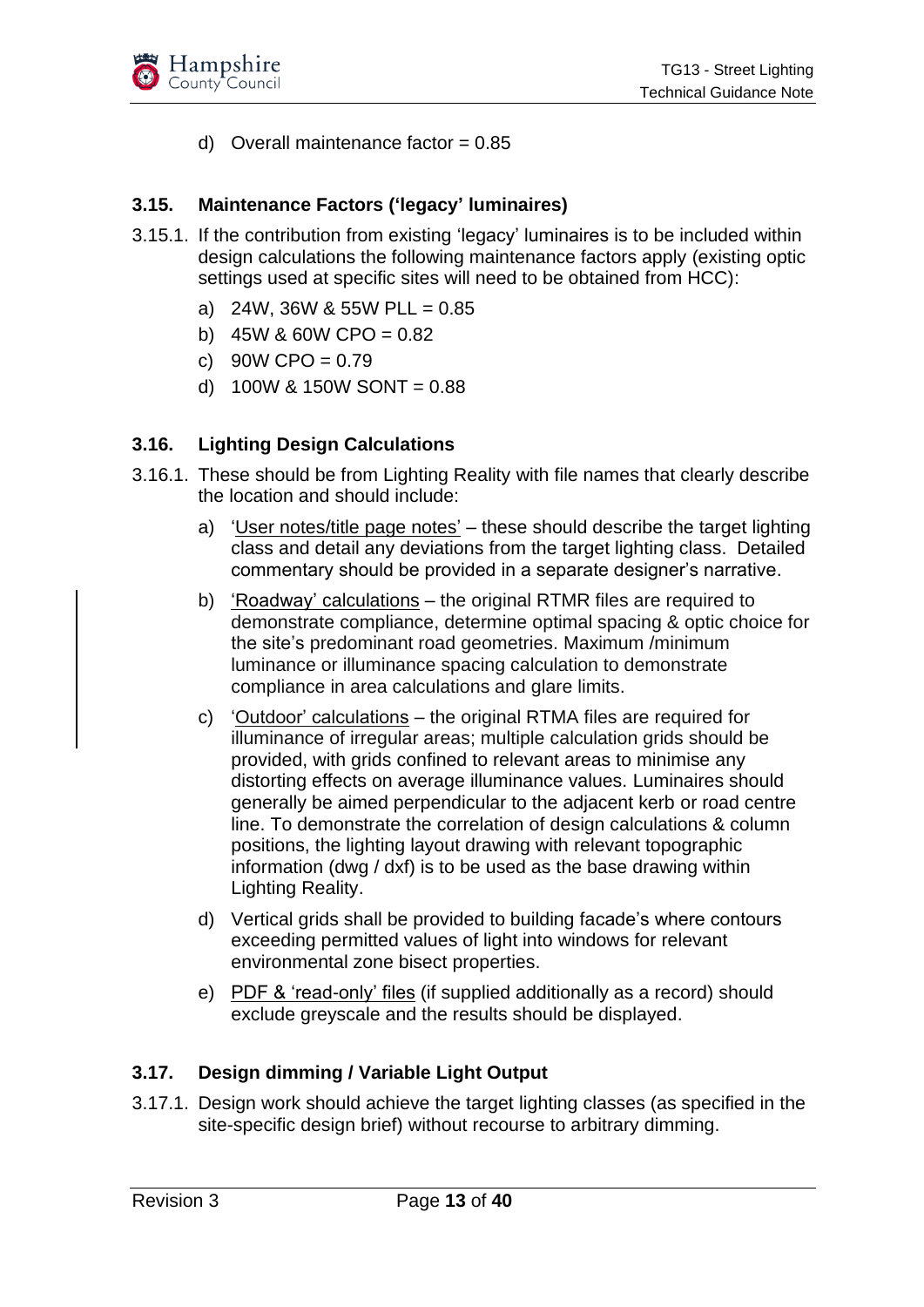#### <span id="page-13-0"></span>**3.18. Conflict Areas, crossings, traffic calming, cycleways**

- a) Roundabouts or complex junctions the design may be deconstructed into multiple calculation grids, with each conflict area limited to include the area of conflict ahead of the driver and the adjacent area where a conflicting body might approach from.
- b) Zebra crossings see ILP document TR12 *Lighting of pedestrian crossings* and also HCC Standard Detail drawing [HCC11/L/025.](https://www.hants.gov.uk/transport/developers/standard-details)
- c) Signalised crossings are generally not considered to need additional lighting. However, where lighting exists refer to ILP document PLG02 – The application of conflict areas on the-highway. See HCC documents TG4-1-Traffic Signal Junctions and TG4-2-Signal Controlled Crossings.
- d) Traffic calming see ILP document TR25 *Lighting for traffic calming features* (see also Technical Guidance Note TG11 - Traffic Calming).
- e) Cycleways & shared surface paths see ILP document PLG23 Lighting for Cycle Infrastructure (see also Technical Guidance Note TG10 - Footways, Cycleways, Shared Surfaces).
- f) Luminous intensity class (G class) of luminaires for conflict areas should not be lower than the approach road. Luminance intensity G Class should be used, reference BS 13201- part 2 annex clause A.3.4.
- g) Where uncontrolled crossings are proposed or present, close to either new, or existing highway lighting installations, the extent of lighting should be reviewed. Please refer to ILP documents PLG02 and TR12.

#### <span id="page-13-1"></span>**3.19. Apparatus Positioning & Clearances**

- 3.19.1. Apparatus positioning should be in accordance with good industry practice to avoid restricting pedestrian movement whilst ensuring the lighting unit can be safely maintained. See also section 3.25. for column location risk assessment evaluation guidance.
	- a) Apparatus is to be sited within the highway easements will be required where equipment is sited in private land (easement size shall be a minimum 1.0m radius of the column and connected to the highway).
	- b) Clearance from carriageway shall not be less than the *minimum* defined in Table 2. Greater clearances may be desirable. All clearances are to be itemised on detailed design layout drawings.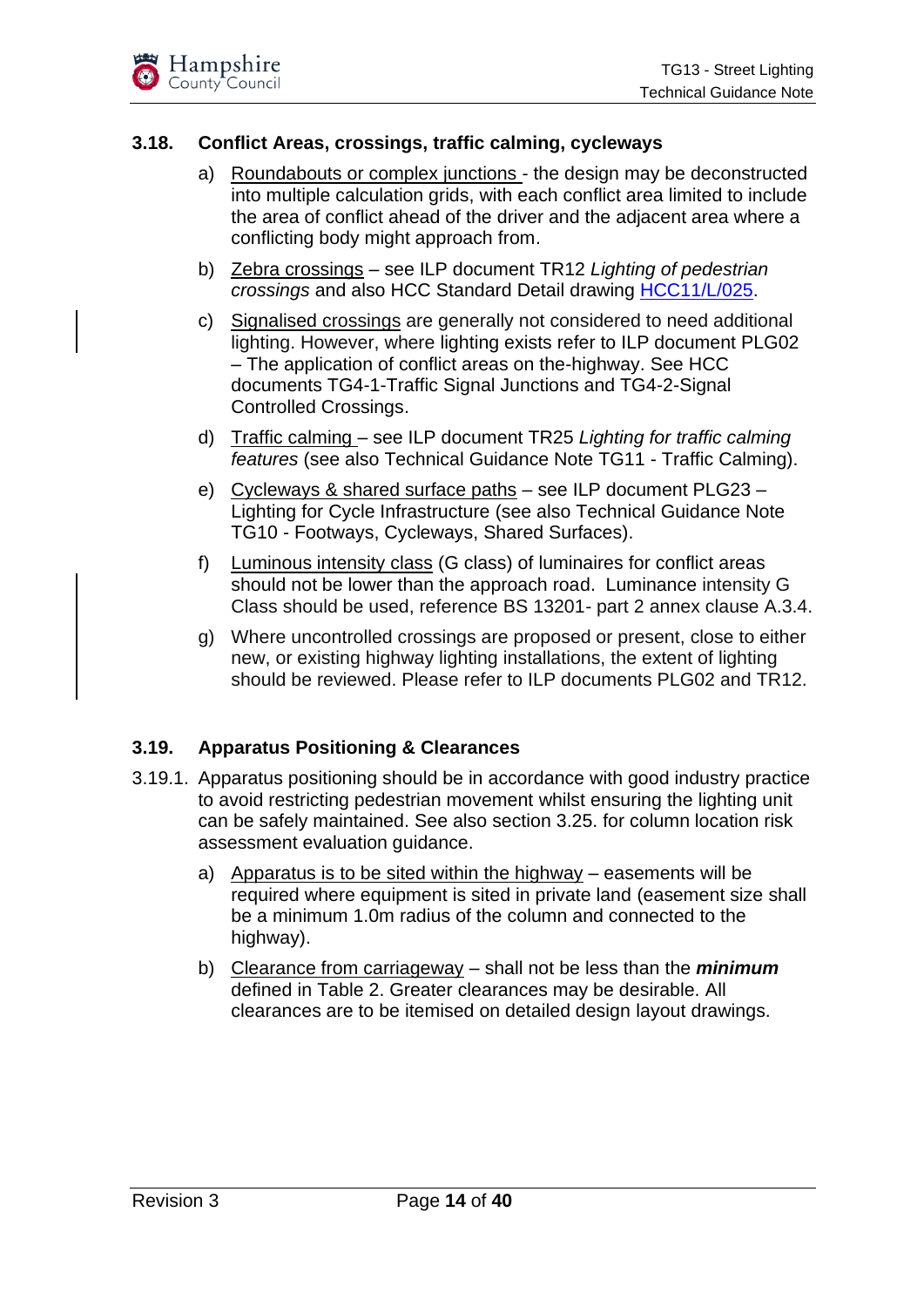<span id="page-14-0"></span>

| Speed Limit (mph) <sup>1</sup>                                                                                                           | Minimum horizontal clearance <sup>2</sup>                                      |  |  |  |
|------------------------------------------------------------------------------------------------------------------------------------------|--------------------------------------------------------------------------------|--|--|--|
| 20                                                                                                                                       | 0.8 <sub>m</sub>                                                               |  |  |  |
| 30                                                                                                                                       | 0.8 <sub>m</sub>                                                               |  |  |  |
| 40                                                                                                                                       | 1.0 <sub>m</sub>                                                               |  |  |  |
| 50                                                                                                                                       | 1.0 <sub>m</sub>                                                               |  |  |  |
| 60                                                                                                                                       | 1.5 <sub>m</sub>                                                               |  |  |  |
| 70                                                                                                                                       | 1.5 <sub>m</sub>                                                               |  |  |  |
| 1 - Table derived from BS5489-1:2013, 4.3.3.3 - Table 2 (please note that this<br>TG13 table refers to "speed limit" not "design speed") |                                                                                |  |  |  |
|                                                                                                                                          | 2 - Clearance is subject to other factors, e.g. passive safety risk assessment |  |  |  |

#### **Table 2: Horizontal Clearances**

- c) Footways columns should generally be sited at the rear of the footway.
- d) Verges where verges are provided between carriageway and footway then columns may be sited in the verge, provided that minimum horizontal clearances are maintained (as Table 2)
- e) Clearance from crossovers/driveways minimum lateral clearance of 0.8m to the path of any vehicle crossover should be maintained.
- f) Kerbs <100mm where footways are delineated by kerbs with 25mm upstand then columns should not be planted in such footways unless they are adjacent to permanent solid features behind (e.g. adjacent wall).
- g) Shared surfaces residential roads with shared surface arrangements will require careful consideration of column positions; there is currently no framework whereby HCC can adopt columns that are not protected by conventional kerb upstand and clearance from carriageway.
- h) Clearance from buildings such clearance as necessary to avoid disturbance to foundations or structures.
- i) Hazards columns are to be positioned to avoid conflict with hazards and to allow safe maintenance; working widths for barriers and road restraint systems should be noted.
- j) Door alignment column doors should be 'downstream' from adjacent traffic flow (such that opening a door requires a person to face the oncoming traffic).
- k) Boundaries ideally columns are to be sited on property boundaries.
- l) Sightlines sightlines from vehicular access/gateways should not be blocked or obscured.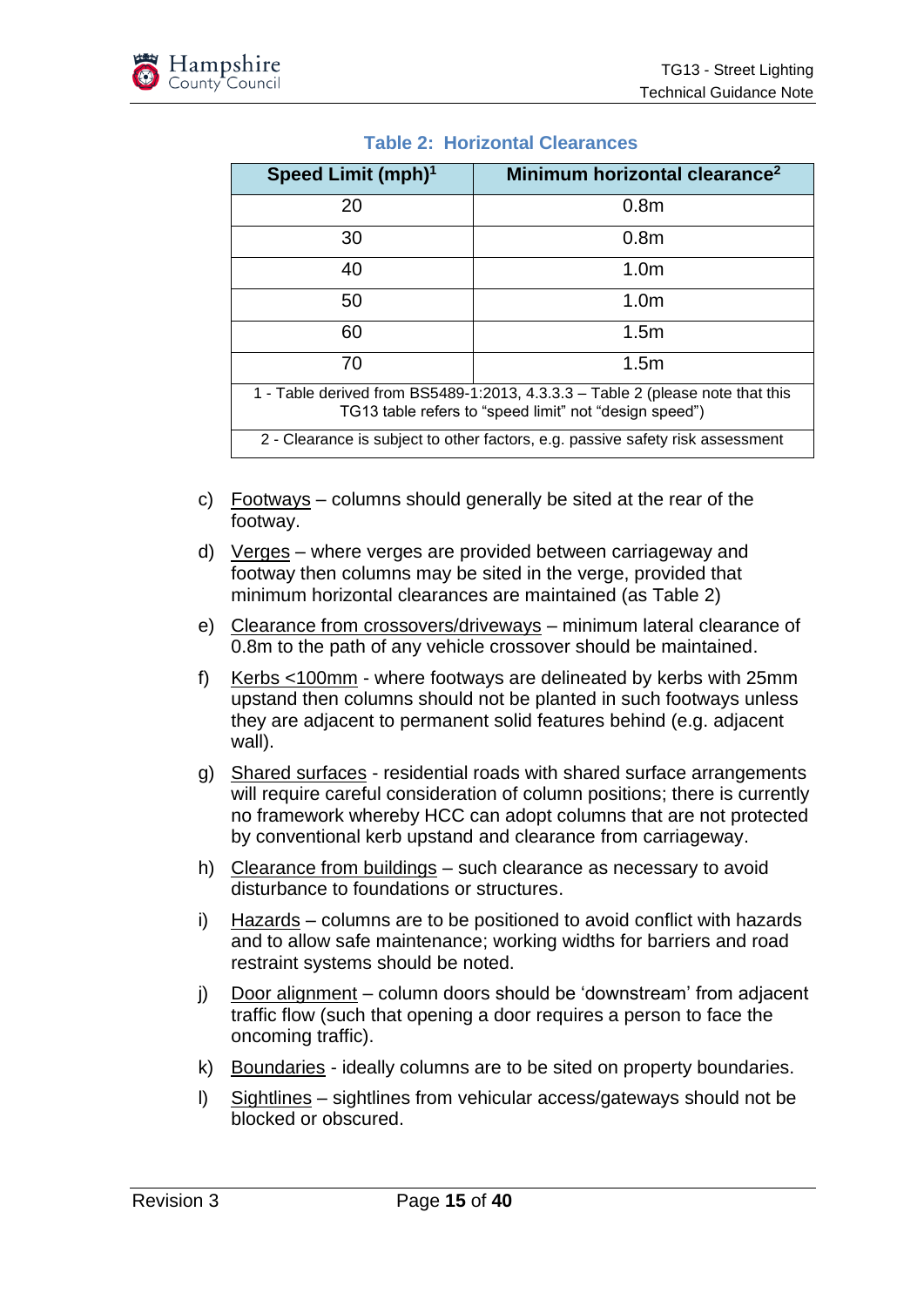- m) Footpaths raise & lower columns are to be used where access via MEWP cannot be guaranteed and to be positioned so that apparatus can be safely maintained in the future.
- n) Cycle tracks columns shall be set back a minimum 1m clear of cycle tracks such that they do not obstruct overhanging handlebars, as per ILP PLG23 Lighting for Cycling Infrastructure. This includes shared use facilities.
- o) Wall-mounted lanterns may be considered. Minimum vertical clearances above highway shall be maintained. On new developments wall-mounted apparatus requires a Deed of Dedication, not a Wayleave Agreement.
- p) Signs Any signs fixed to columns should give a minimum clearance above footway of 2.3m (2.4m for cycle tracks/shared use) and 0.45m clearance to kerb.
- q) Overhead power lines early consultation is required for proposals in the proximity of overhead power lines.

#### <span id="page-15-0"></span>**3.20. Highway Trees & Lighting**

- 3.20.1. Lighting should be planned as an integral part of the street layout, including any planting.
	- a) Horizontal clearance maximum growth of a tree canopy should be >5m from any lantern unless specifically agreed with the County Council.
	- b) Vertical clearance in some cases (e.g. with mature trees) it may be possible to locate columns beneath the tree canopy provided that ≥1.6m clearance is kept above the lantern.
- 3.20.2. See Standard Detail [HCC11/L/085](https://www.hants.gov.uk/transport/developers/standard-details) for details of required clearances.
- 3.20.3. For further guidance regarding trees, see Technical Guidance Note TG15 – Trees, Landscape and Ecology.

#### <span id="page-15-1"></span>**3.21. Ecology & Lighting**

- 3.21.1. Lighting design of any previously unlit area needs to consider ecological impacts. Lighting proposals should avoid or minimise the potential for impacts on existing or created habitats. See ILP GN08/18 "Bats and Artificial Lighting in the UK"
- 3.21.2. It may be possible to mitigate lighting impacts through other measures such as:
	- a) Lantern tilt may be adjusted (the optimal tilt to minimise spill light depends on the optical control characteristics).
	- b) Louvres may be specified (internal louvres preferably before external louvres or shields).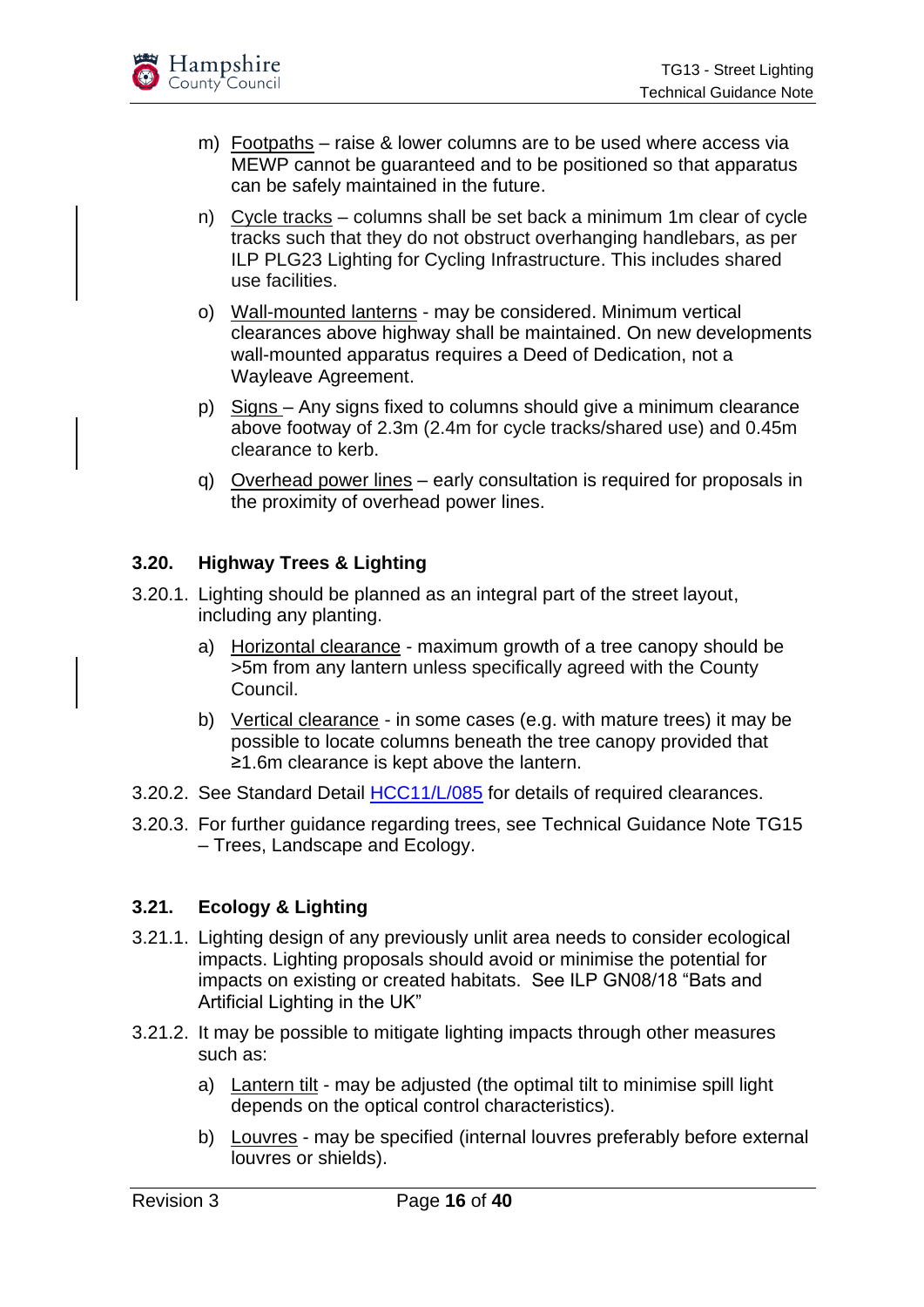

- c) Light sources may be altered to warmer colour temperature and spectral distribution.
- d) Reducing the mounting height of lanterns sited near environmentally sensitive areas.
- e) Reducing target light levels in sensitive areas; where a development abuts open country (i.e. where two environmental zones meet) a buffer zone (c.15m) within the development may be considered to belong to the darker environmental zone and therefore within that strip the specification of target light levels, lantern tilt, light source and lighting times may differ from the rest of the site.
- f) Positioning lights sensitively e.g. by avoiding positions at ecologically sensitive areas of concern.
- g) Use suitable optic photometry to reduce lighting footprint.

#### <span id="page-16-0"></span>**3.22. Non-Standard Apparatus & Commuted Sums**

- 3.22.1. Departure from standard materials and colours will require the specific technical approval by the HCC's Street Lighting Section. Non-standard apparatus will incur commuted sum charges.
- 3.22.2. Power supplies should be provided via mains DNO networks; with few exceptions private cable networks are non-standard and will incur commuted sum charges.

#### <span id="page-16-1"></span>**3.23. Power Supply**

- 3.23.1. The Developer is to procure unmetered low voltage electricity supplies for all apparatus (single-phase 230v earthed mains power supply). DNO - by preference, the supply should be from the local/host DNO. Scottish & Southern Energy is the Distribution Network Operator within Hampshire. Developers are advised to allow sufficient time for liaison with the DNO in advance of works (email: [connections@sse.com](mailto:connections@sse.com)).
	- b) Private cable networks may be specified where mains supply cables cannot be provided – e.g. for apparatus such as illuminated signs sited on traffic islands (see Section 3.32) or for passively safe apparatus (see Section 3.31). Supporting calculations should be provided. Private cable networks proposed in other circumstances will incur commuted sum charges (see Section 3.22).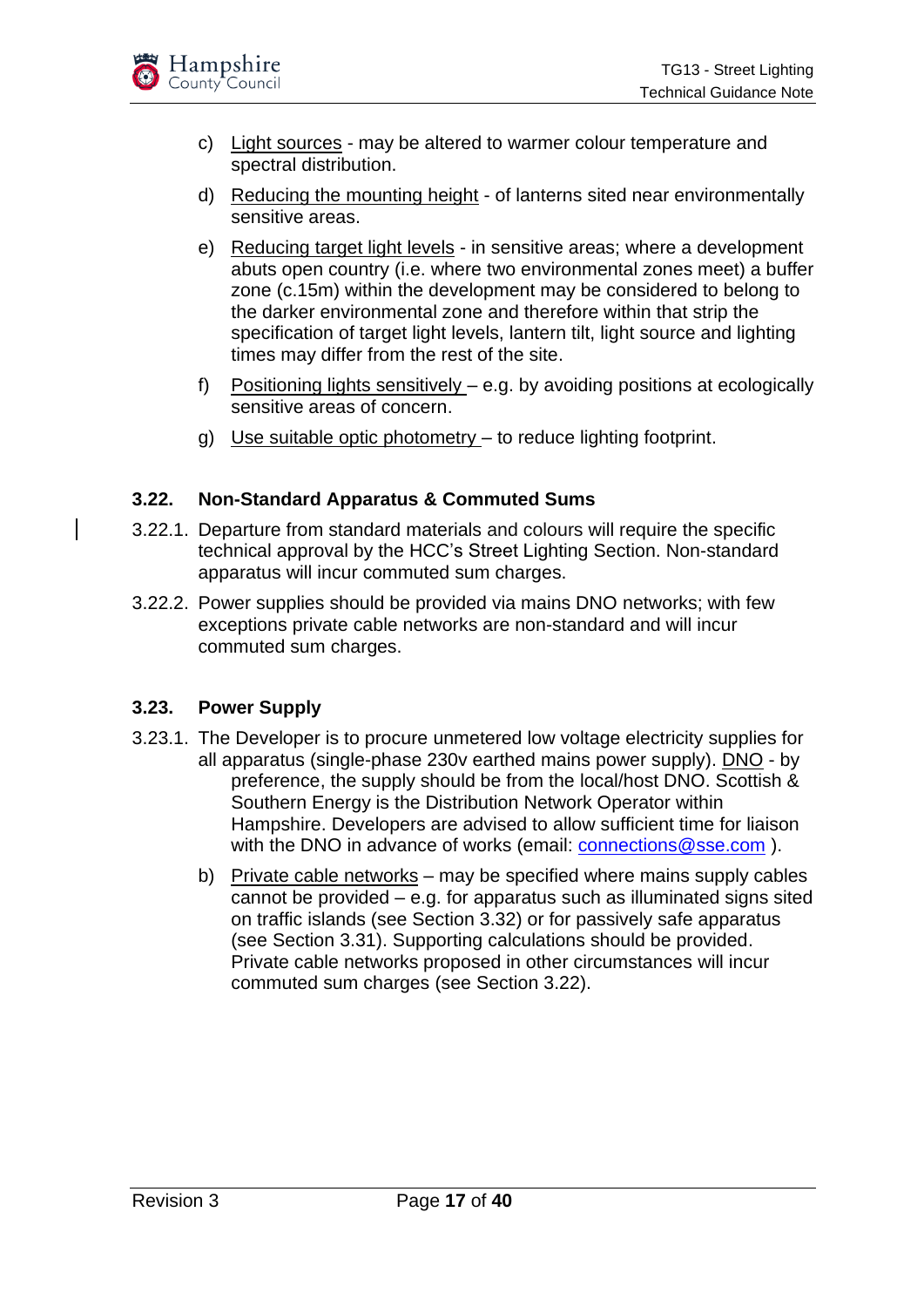

- *3.23.2.* In order to commission lighting units developers will first need to sign an Unmetered Connection Agreement (UmCA) with the host DNO (SSE) & sign-up with an electricity supplier – for more information see *<https://www.ssen.co.uk/ConnectionsYouHaveaChoice/>* and also *<https://www.ssen.co.uk/UnmeteredConnectionsFlowchart/>*
- 3.23.3. Power consumption and UMSUG codes for all units should be recorded on the detailed design drawings.

#### <span id="page-17-0"></span>**3.24. Electrical Test Data**

3.24.1. The Developer must carry out electrical testing of apparatus in accordance with the requirements of the current edition of BS 7671 (the IEE Wiring Regulations) which identifies the electrical testing required, suitable Test Certificate format for recording results & standard methods of testing.



**Test certificates must not be more than 12 months old at the time of pre-accrual inspection**

- 3.24.2. All test results are to be recorded and presented to the Highway Authority before accrual.
	- a) BS 7671 tests for apparatus must include:
		- Continuity of protective conductors including main and supplementary equipotential bonding.
		- Insulation resistance at a test voltage of 500V to be not less than 1.0 MΩ.
		- Insulation resistance at a test voltage of 500V to be not less than 6.0 MΩ.
		- Insulation of the site-built assemblies.
		- Polarity, including the continuity of circuit conductors.
		- Earth fault loop impedance at every fuse junction unit.
		- Operation of residual current devices where necessary.
	- b) BS 7671 tests for private cable networks must additionally include:
		- Cable Sheath Insulation Test.
		- Earth electrode Resistance.
- 3.24.3. Electrical test certificates should be referenced against a named As-Built drawing and the column/sign numbers should correlate.
- 3.24.4. Each separately fused lantern should have test certificate.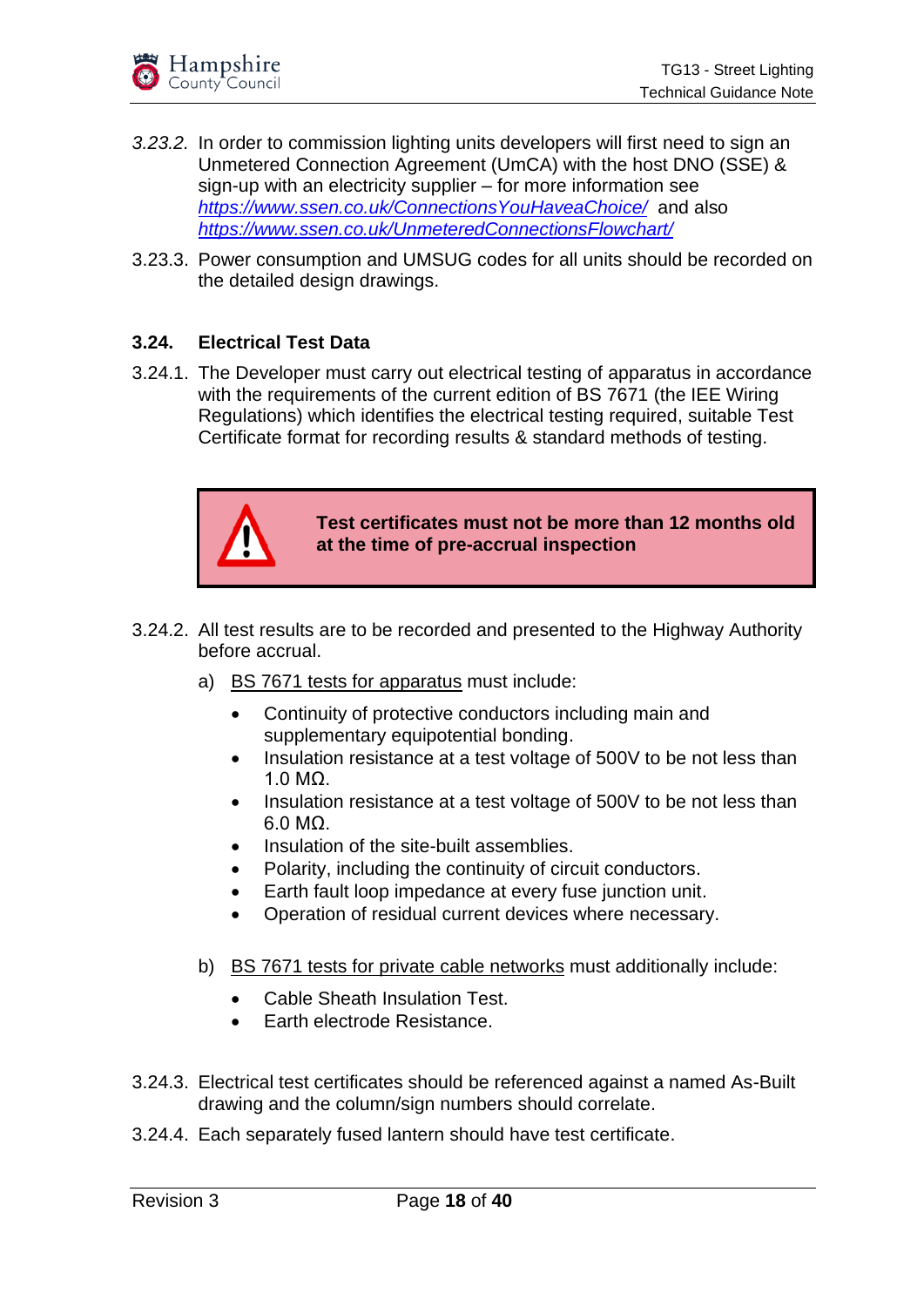#### <span id="page-18-0"></span>**3.25. Collision Risk Assessment / Passive Safety**

3.25.1. HCC uses the UK Roads Liaison Group (UKRLG) document "Provision of Road Restraint Systems on Local Authority Roads" – this uses speed limit and traffic flow criteria to determine which risk assessment method to use. An appropriate Risk Assessment method shall be determined, in accordance HCC TG14 Collision Risk Assessment, VRS & Passive Street Furniture). The lighting designer should liaise with an appropriately qualified Highway Design Engineer to determine the appropriate column type, location and/or need for protection required. Guidance documents, referenced within TG14 are noted in Table 3 below, which additionally includes TR30 for the use of passively safe lighting columns and signposts.

#### <span id="page-18-2"></span>**Table 3: Applicable methods for determining when a RRS is required (Table derived from UKRLG)**

| <b>Traffic Flow</b><br>(AADT) | Speed Limit<br>(MPH) | Guidance to<br>use                                                     | Risk assessment method                           |
|-------------------------------|----------------------|------------------------------------------------------------------------|--------------------------------------------------|
| >5000                         | ≥50                  | CD 377<br>ILP TR30                                                     | <b>RRRAP</b><br><b>TR30 Flowchart</b>            |
| >5000                         | $50$                 | <b>UKRLG/DfT</b>                                                       | Relevant UKRLG/DfT Provision of                  |
| < 5000                        | ≥50                  | Provision of                                                           | Road Restraint Systems on Local                  |
| < 5000                        | $<$ 50               | <b>Road Restraint</b><br>Systems on<br><b>Local Authority</b><br>Roads | Authority Roads method (A,B,C as<br>appropriate) |

**Street lighting columns shall not be positioned within the 'working width' of Road Restraint Systems**

See also Technical Guidance Note TG14 "Collision Risk Assessment, VRS and Passive Street Furniture" for further guidance.

#### <span id="page-18-1"></span>**3.26. Switching & Mayflower Remote Monitoring System**

- 3.26.1. New lighting will need to be fitted with nodes to enable their correct switching remotely. HCC specification requirements:
	- a) Before accrual, all lanterns are to be commissioned with Mayflower CMS nodes which allow individual streetlights to be monitored and switched and for light output to be dynamically controlled.
	- b) Individual Mayflower CMS nodes fit into a patented 6-pin socket (S6000) built into each road lighting lantern. For some specialist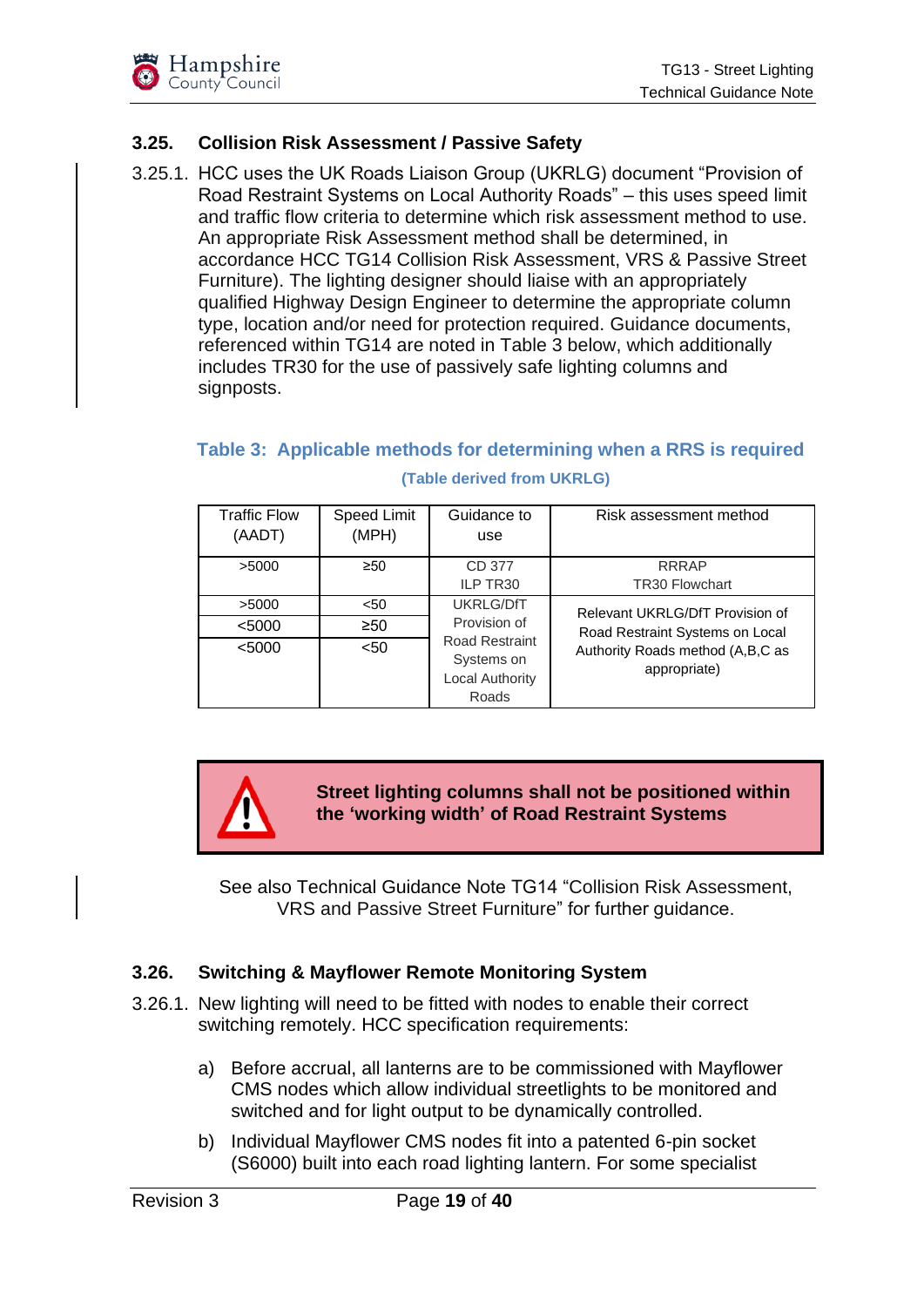lanterns (e.g. subway lighting units) internal nodes are fitted inside the lantern. For illuminated sign lights internal nodes are fitted inside the lantern.

- c) Each individual lighting scheme incorporates at least one Sub-Master unit to link with the back-office central control system. The Sub-Master Unit (which also fits into the 6-pin S6000 socket) should be fitted to a lantern which is near to the population of nodes that it controls. Once energised the Sub-Master will control any individual node on nearby lanterns.
- d) If required Mayflower can advise on the optimum location for the Sub-Master unit.
- e) The 6-pin S6000 socket can accommodate a standard NEMA-type photocell, which could be fitted temporarily, allowing installation of the Nodes & Sub-Master at a later date (Pre-Accrual); any conventional photocells fitted temporarily should be set to switch on at 35 lux & to switch off at 18 lux.
- f) Each Sub-Master and Node is identified by a unique sixteen-digit barcode number. Mayflower provides barcode stickers with the apparatus: one sticker is to be mounted in the base of each column (suggested that the top of the supply cut-out should be wiped clean and the sticker affixed) and one sticker on a plan/column installation sheet which the Developer shall present to Hampshire County Council prior to Accrual.
- 3.26.2. For further details please contact: Mayflower Complete Lighting Control, Solent Park, Walton Road, Portsmouth, Hampshire PO6 1UJ. Email: [enquiries@mayflowercontrol.com](mailto:enquiries@mayflowercontrol.com) - tel. 0345 076 7664

#### <span id="page-19-0"></span>**3.27. Apparatus – Lighting Columns**

- a) See HCC Standard Details [HCC11/L/010, 015 and 020.](https://www.hants.gov.uk/transport/developers/standard-details)
- b) Columns are to be manufactured in accordance with BS EN 40 & PD6547, and with a design life of 50 years.
- c) Columns shall be tubular steel hot-dip galvanised with planted root (see also 3.10.1 and Table 4 below).
- d) Columns will be "post-top" style. Outreach brackets may only be specified in agreement with HCC's Street Lighting Section.
- e) Column corrosion protection: root protection internal/external to be two-pack extended cure MIO; finish to be two-pack polysiloxane, (colour as specified).
- f) Column painting to be factory-finish. Finish colour to be "Mineral" green - BS4800 12 B 21 - unless otherwise specified with the prior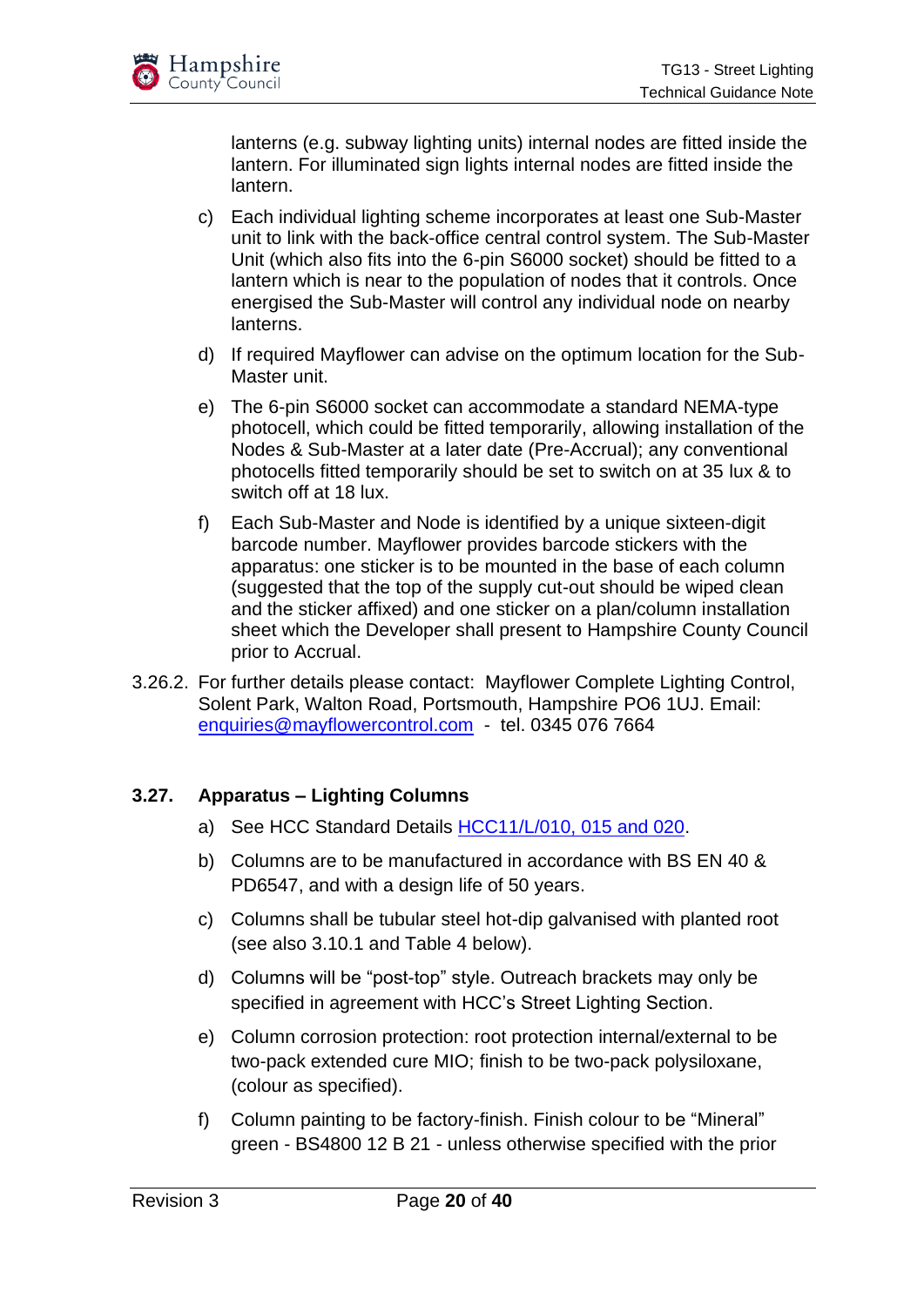

agreement of the HCC Street Lighting Team. Columns and lanterns are to colour-match.

g) Standard columns shall be designed to be capable of accepting the loads indicated in Table 4. If greater loads are required, then "heavyduty" column design will need to be confirmed with detail drawing & manufacturer's design certificate at the design stage.

| Column<br>height/type            | Lantern<br>weight | Lantern<br>windage  | Sign<br>area      | Sign<br>weight     | Sign<br>eccentricity | Sign drag<br>coefficient |
|----------------------------------|-------------------|---------------------|-------------------|--------------------|----------------------|--------------------------|
| 5/6m post-top                    | 10 <sub>kg</sub>  | 0.13 <sup>m²</sup>  | 0.3 <sup>m2</sup> | 5.0 <sub>kq</sub>  | 0.4 <sub>m</sub>     | 1.8                      |
| 8m post-top                      | 11.5kg            | 0.145m <sup>2</sup> | 0.3 <sup>m2</sup> | 5.0kg              | 0.4 <sub>m</sub>     | 1.8                      |
| 10m post-top                     | 21kg              | 0.22m <sup>2</sup>  | 0.3 <sup>m2</sup> | 5.0kg              | 0.4 <sub>m</sub>     | 1.8                      |
| 12m post-top                     | 21kg              | 0.27 <sup>m²</sup>  | 0.3 <sup>m2</sup> | 5.0 <sub>k</sub> g | 0.4 <sub>m</sub>     | 1.8                      |
| 5/6m post-top<br>"raise & lower" | 9.5kg             | 0.055m <sup>2</sup> | 0.3 <sup>m²</sup> | 5.0 <sub>kq</sub>  | 0.3 <sub>m</sub>     | 1.8                      |

#### <span id="page-20-0"></span>**Table 4: Wind Loading**

- h) Door lock to be M8 bolt with anti-vandal hexagonal head with integral centre-pin.
- i) Column baseboards at least equivalent to the door size and made of treated hardwood of sufficient size to accommodate all control equipment and service cut-outs; boards must be positively secured to the column by two flush fitting screws.
- j) Earthing terminal to be 8mm diameter brass terminal with brass washers & nuts.
- k) Columns to be supplied with manufacturer-applied ground-level / planting depth marker tape affixed to the root/base, and marker tape to remain attached after installation.
- l) Any sign attachments agreed shall comply with Table 4. No signs  $>0.3$ m<sup>2</sup> to be attached to columns.
- m) No attachments shall be fitted to mid-hinged columns.
- n) Attachments to columns, where agreed, shall be fixed with circumferential clamps of stainless steel AISI Grade 201 with neoprene strips placed under the clamps to prevent damage to the column or its protective coating.
- o) Where planted root columns are not viable a flange base with designed foundation may need to be specified.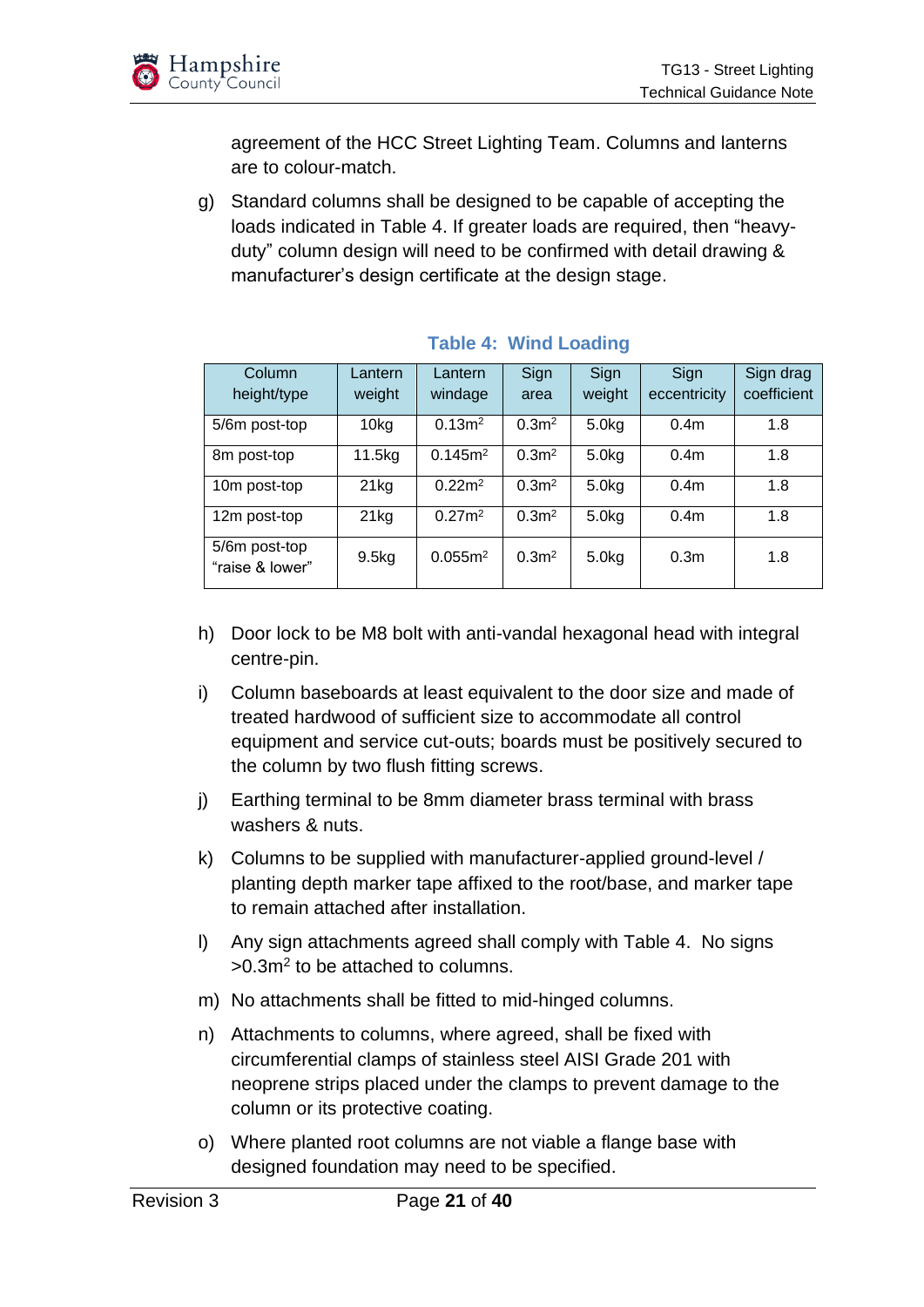

- p) The column foundation details shown on drawings HCC11/L/035 & [040](https://www.hants.gov.uk/transport/developers/standard-details) assume poor soil conditions; column manufacturers detail drawings should be cross-checked to ensure all requirements are met (PD6547).
- q) Column data sheets and manufacturer's standard detail drawing to be provided before accrual (Manual of Contract Documents for Highway Works, Specification for Highways Works, Appendix 13/2 and 13/3 Column and Bracket Data Sheets).
- r) Where socketed foundations are required for passive safety, construction programming or to ensure stability where close to ditches or embankments, NAL type sockets or similar approved should be used in preference to individually designed pad foundations for flangebased columns

#### <span id="page-21-0"></span>**3.28. Apparatus – Illuminated Signs**

- 3.28.1. Illumination requirements for signs shall comply with the "Traffic Signs Regulations and General Directions", BS EN 1289-1, Fixed Vertical Road Traffic signs – Part 1 HCC Technical Guidance Note TG12 – Signs and Bollards.
- 3.28.2. HCC specification for illuminated road signs is as follows:
	- a) Hot-dip galvanised steel wide base post (in Conservation Areas the finish should match the lighting columns).
	- b) Door lock to be M8 bolt with anti-vandal hexagonal head with integral centre-pin (internal locking mechanism to be greased).
	- c) Baseboards at least equivalent to the door size and made of treated hardwood of sufficient size to accommodate all control equipment and service cut-outs; boards must be positively secured to the column by two flush fitting screws.
	- d) Earthing terminal to be 8mm diameter brass terminal with brass washers & nuts.
	- e) Illuminated sign plates to class RA2 BS EN 12899.
	- f) Sign light units to be Simmonsigns integrated LED LUA/LUB with diecast aluminium body (or similar approved).
	- g) Sign lighting units to be polyester powder-coated to finish Aircraft Grey (unless otherwise specified).
	- h) Sign light output determined by size of sign plate, as follows: 600mm  $\varnothing$  sign plates 3x1w integrated LUA; <=750mm  $\varnothing$  sign plates 6x1w integrated LUA; >750mm sign plates LUB 10x1w LED.
	- i) Sign lighting units to be fitted with internal Mayflower node.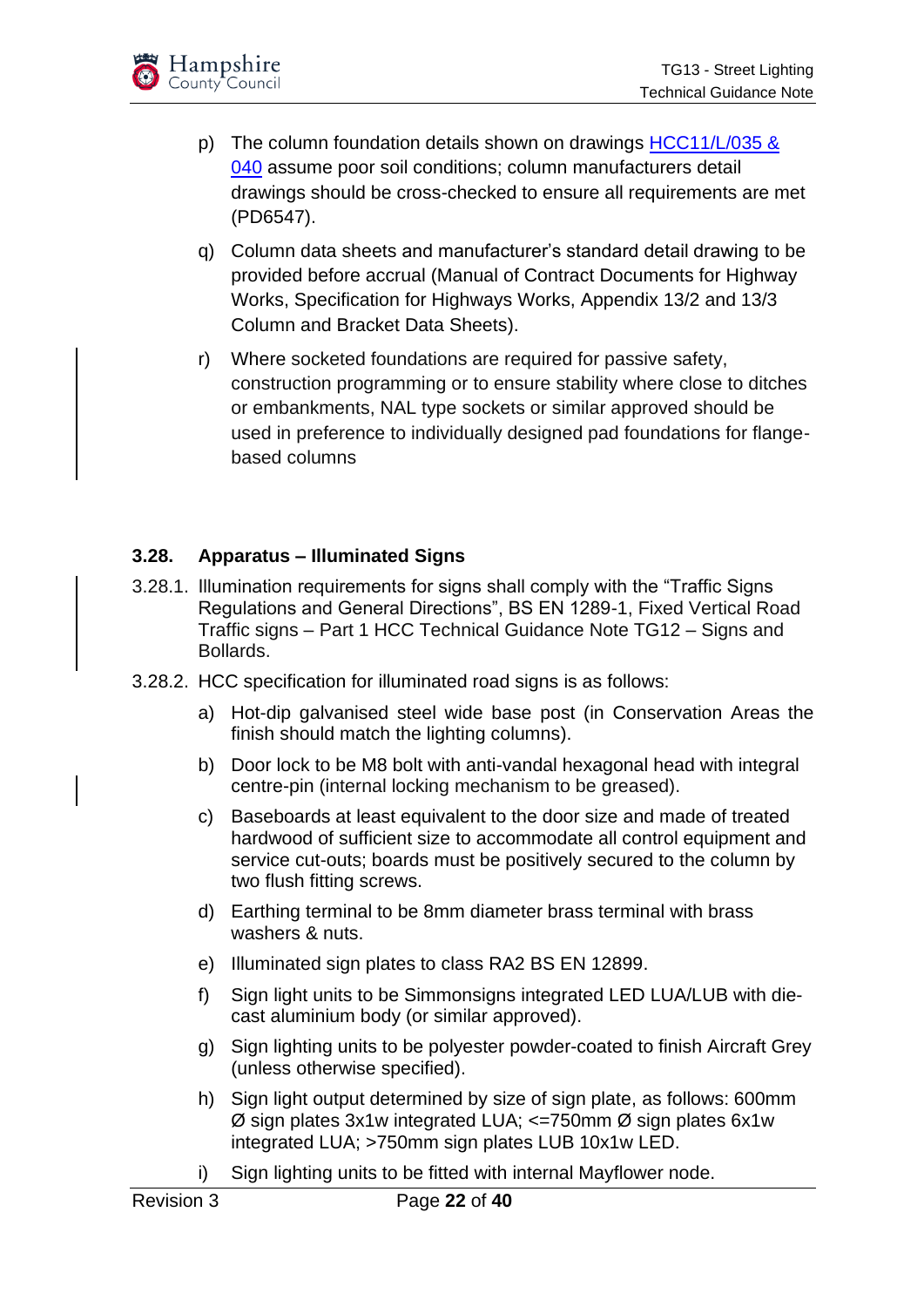

j) Sign lighting units require an electronic non-dimmable ballast.

#### <span id="page-22-0"></span>**3.29. Apparatus - Road Lighting Luminaires**

- 3.29.1. All new developments will use LED luminaires. These will generally be of neutral white colour temperature (4,000k) though there may be applications where warm-white (3,000k) is required due to environmental reasons, or within National Parks. Refer to Appendix A.
	- a) Lantern body & canopy to be powder-coated, paint colour to match columns.
	- b) Standard colour is mineral green [BS 4800 12 B 21] unless otherwise specified. In some areas the use of "black" [BS 4800 00 E 53] may be specified but only by agreement with the County Council.
	- c) Ballast to be electronic & fully dimmable via DALI protocol.
	- d) Switching all lanterns to be fitted with Mayflower 6-pin S6000 socket & external node (except Subway & Underpass lighting units and some specialist lanterns which are to be fitted with Mayflower internal node).
	- e) LEDs on roadway lighting are generally to be 4,000k neutral white LEDs – unless a different CCT is specified by HCC's Street Lighting Section or is required for compliance with ecological good practice – see Section 3.21).
	- f) Where "zebra" asymmetric luminaires are specified (e.g. at a Zebra crossing) these are to be of CCT a single step cooler than the adjacent roadway lighting (see [HCC11/L/025\)](https://www.hants.gov.uk/transport/developers/standard-details).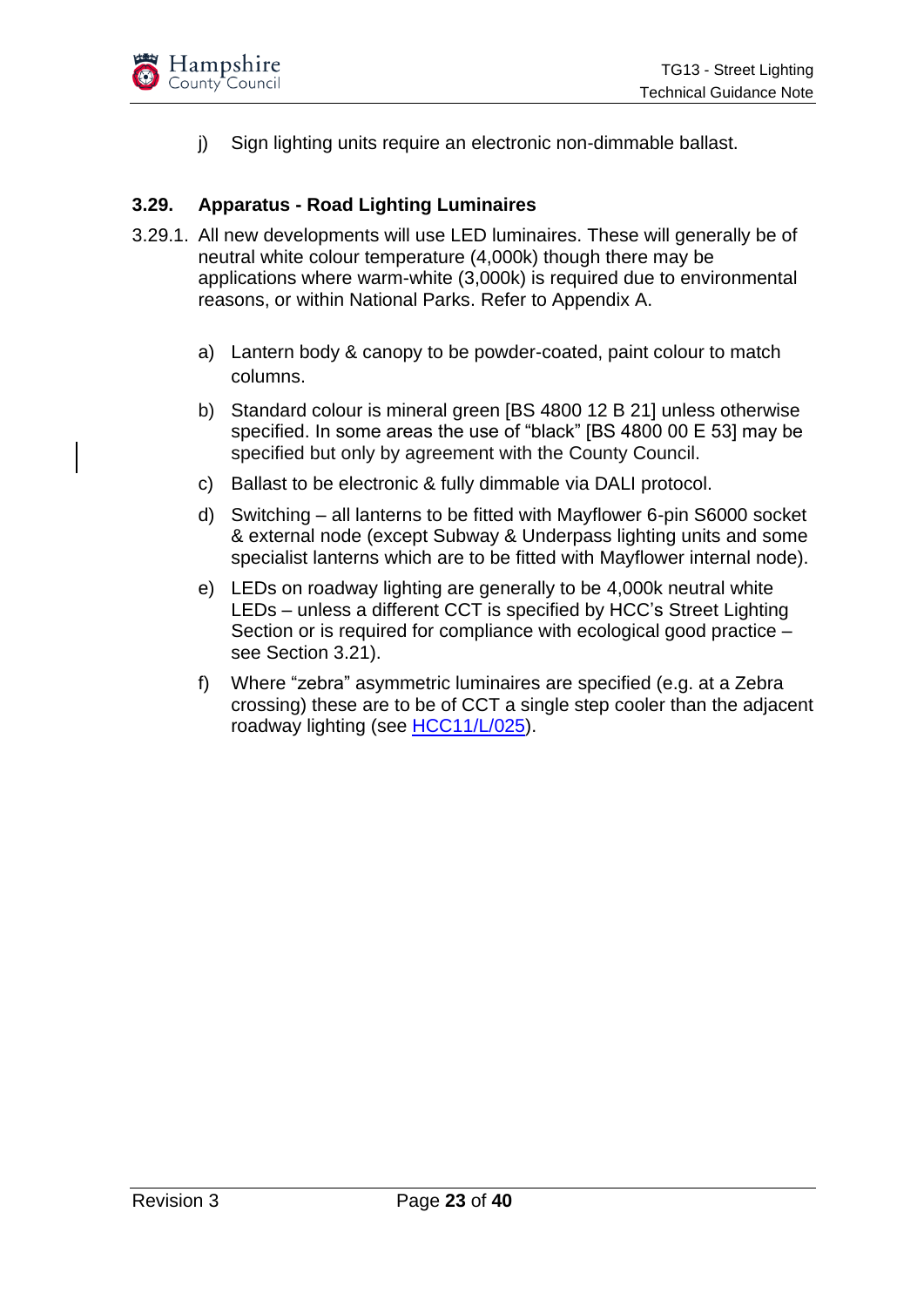#### <span id="page-23-0"></span>**3.30. Apparatus - Internal Wiring of Columns & Signs**

- 3.30.1. See Standard Detail [HCC11/L/060.](https://www.hants.gov.uk/transport/developers/standard-details)
- 3.30.2. DNO supply cables to be terminated in single-phase double pole isolator manufactured from semi-crystalline thermal plastic with improved heat resistance with HRC fuses to BS EN 60269 (e.g. Lucy Titan 2). Terminal shields will be fitted to prevent accidental contact with live conductors.
- 3.30.3. Internal wiring to lantern to be multi-core PVC flexible (H05VV-F or H07RN-F) – for columns up to 10m height cores to be 1.5mm<sup>2</sup> – for columns over 10m height cores to be  $2.5$ mm<sup>2</sup>.
- 3.30.4. Earthing conductor to be 10mm<sup>2</sup> PVC insulated coloured green/yellow; connections to be by bolted crimped terminations.
- 3.30.5. Internal cabling to be neatly clipped to the backboard by use of 2no. fixed plastic cable clips securing the flex to the backboard. All fixing screws to be stainless steel as per Standard Detail Drawing HCC11/L/060.
- 3.30.6. Backboards to be securely fixed to column base.

#### <span id="page-23-1"></span>**3.31. Apparatus - Passively Safe Equipment**

- 3.31.1. Apparatus is to be selected in accordance with the requirements of BS EN 12767:2019 (Table NA1) and as outlined in the ILP's TR30 'Guidance on the Implementation of Passively Safe Lighting Columns and Signposts'. See also Technical Guidance Note TG14 "Collision Risk Assessment, VRS and Passive Street Furniture" for further guidance.
- 3.31.2. Columns are to be installed in retention sockets (such as NAL) with foundations in accordance with manufacturer's instructions. Where possible sockets are to be restricted to a maximum depth of 600mm for ease of installation and on-going maintenance. However deeper sockets are permitted where it is not possible to provide a foundation of sufficient size for a 600mm socket.
- 3.31.3. Electrical disconnection system to be NAL SIS system. SIS impact sensor to be installed in each item of passively safe apparatus. SIS monitoring unit to be fitted in an above-ground location (lamp column, wide-base sign post or feeder pillar) located outside the clearance zone.
- 3.31.4. Mains DNO/IDNO supply may not be provided with passively safe equipment.

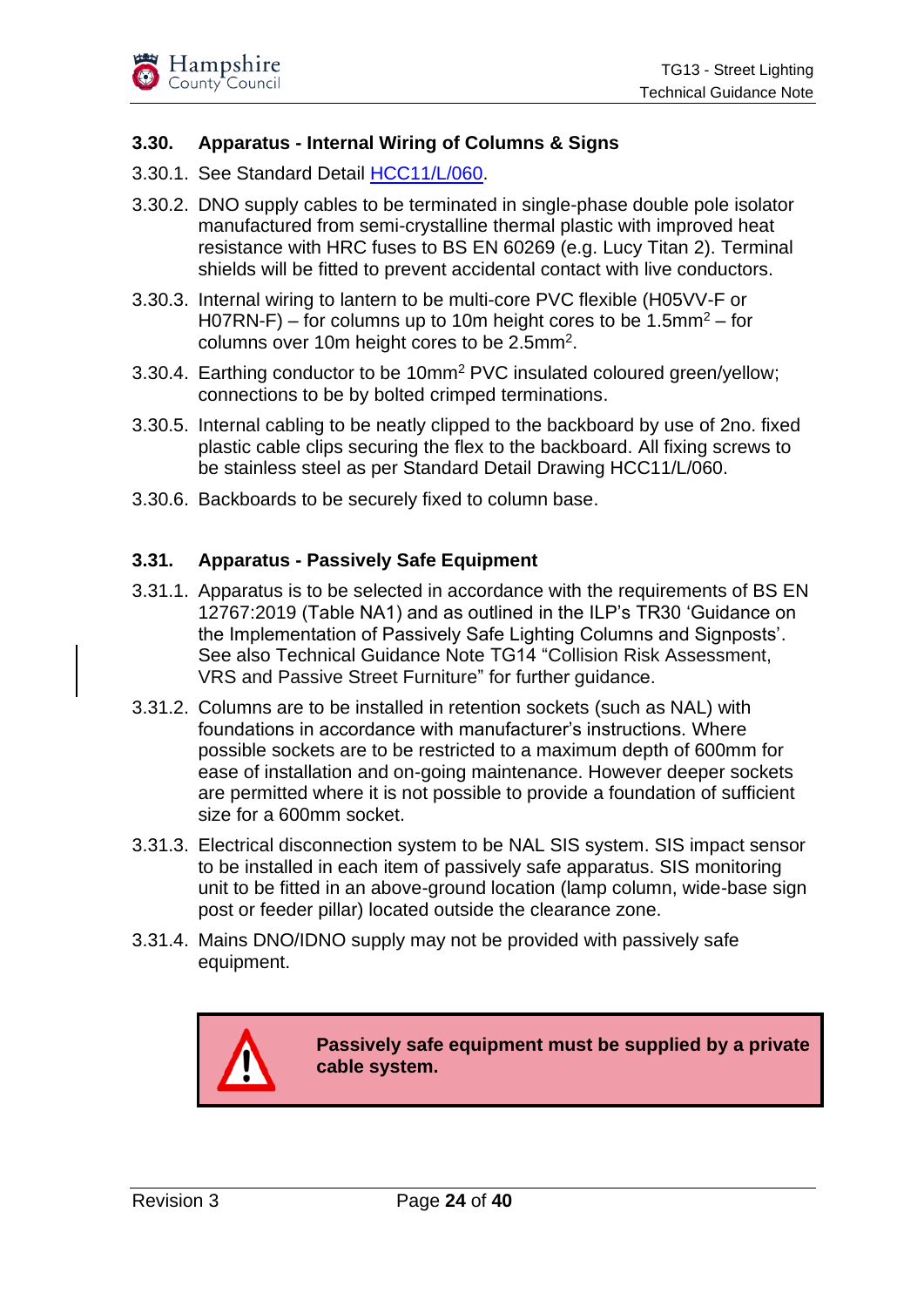#### <span id="page-24-0"></span>**3.32. Private Cable, Ducting, Feeder Pillars**

- 3.32.1. See HCC Standard Details [HCC11/L045, 050, 055, 070.](https://www.hants.gov.uk/transport/developers/standard-details)
- 3.32.2. Pillars, ducts and cables are to be used exclusively for street lighting and illuminated signs.
- 3.32.3. Private cables to be laid in 100mm diameter orange PVC ducts (DNO cables only in black duct).
- 3.32.4. Ducting systems to include necessary chambers/draw pits.
- 3.32.5. Cable ducts below footways to be >450mm below finished level; ducts below carriageways to be >600mm below finished level. See NJUG "Guidelines on the Positioning and Colour Coding of Underground Utilities Apparatus".
- 3.32.6. 150mm-wide yellow heavy gauge PVC tape marked "street lighting" to be placed over private cables/ducts.
- 3.32.7. Cable ducts to be installed with draw cords.
- 3.32.8. Private cables to be XLPE\SWA\PVC.
- 3.32.9. All cut outs must have HRC fuse in pull-out carrier and provision for Live, Neutral & Earth cable connections including a PME link.
- 3.32.10. All outgoing circuits are to be labelled by an encapsulated schematic drawing detailing the outgoing cable route & the population of lighting units on each circuit.
- 3.32.11. Feeder pillars to be installed with a minimum of  $1.0\,\mathrm{m}^2$  hard-standing provided at ground-level in front of the pillar door, with unit ID number reference displayed (see HCC11/L/075).
- 3.32.12. Feeder pillars not to include heaters or internal lights.
- 3.32.13. For electrical testing see Section 3.24.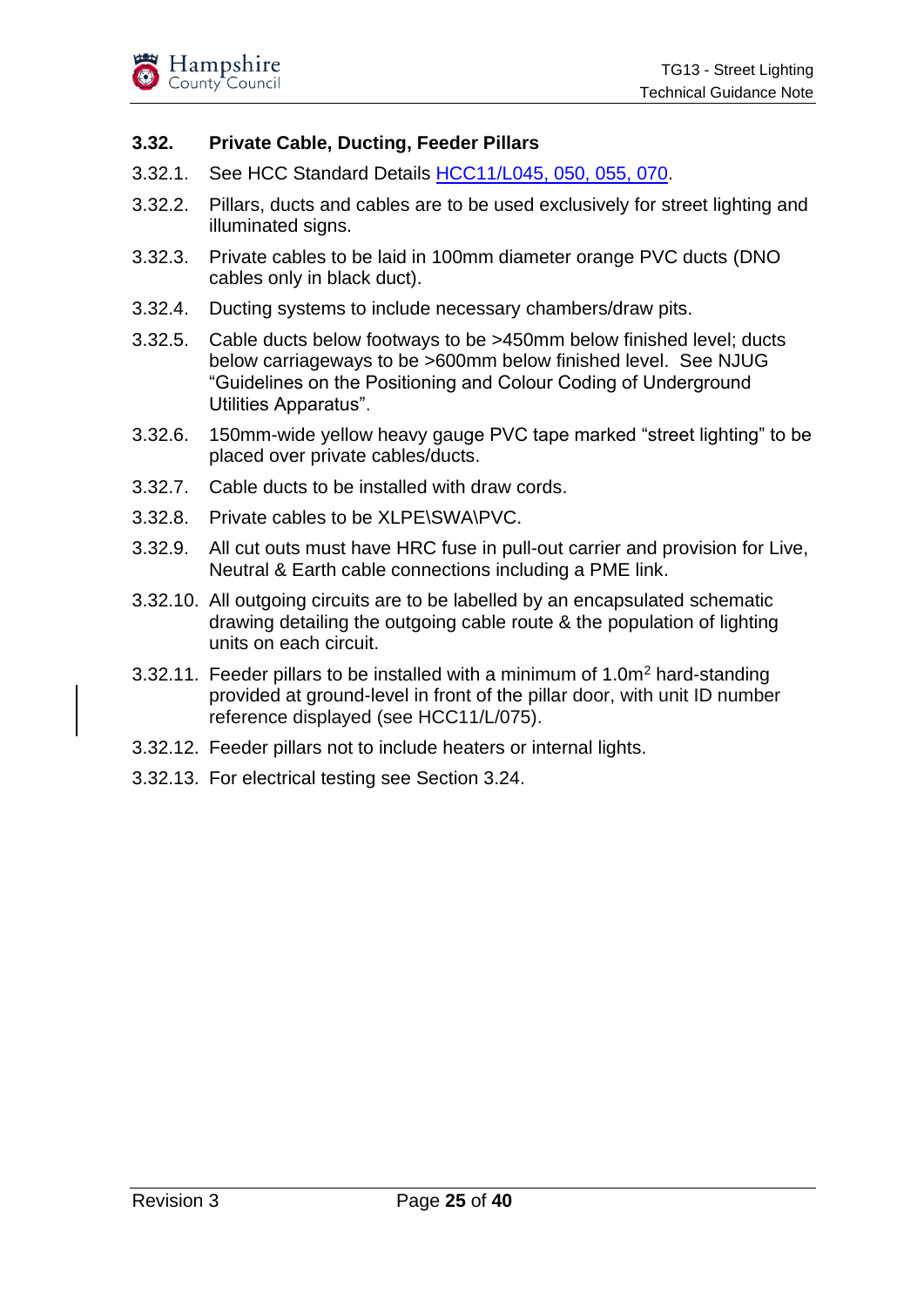## <span id="page-25-0"></span>**4. Process – Design, Construction, Inspection & Accrual**

The following flowcharts and checklists detail the steps required from initial enquiry to accrual. Providing the required information at each stage as detailed in the checklists will enable the accrual process to progress smoothly.



## **Design Process Flowchart**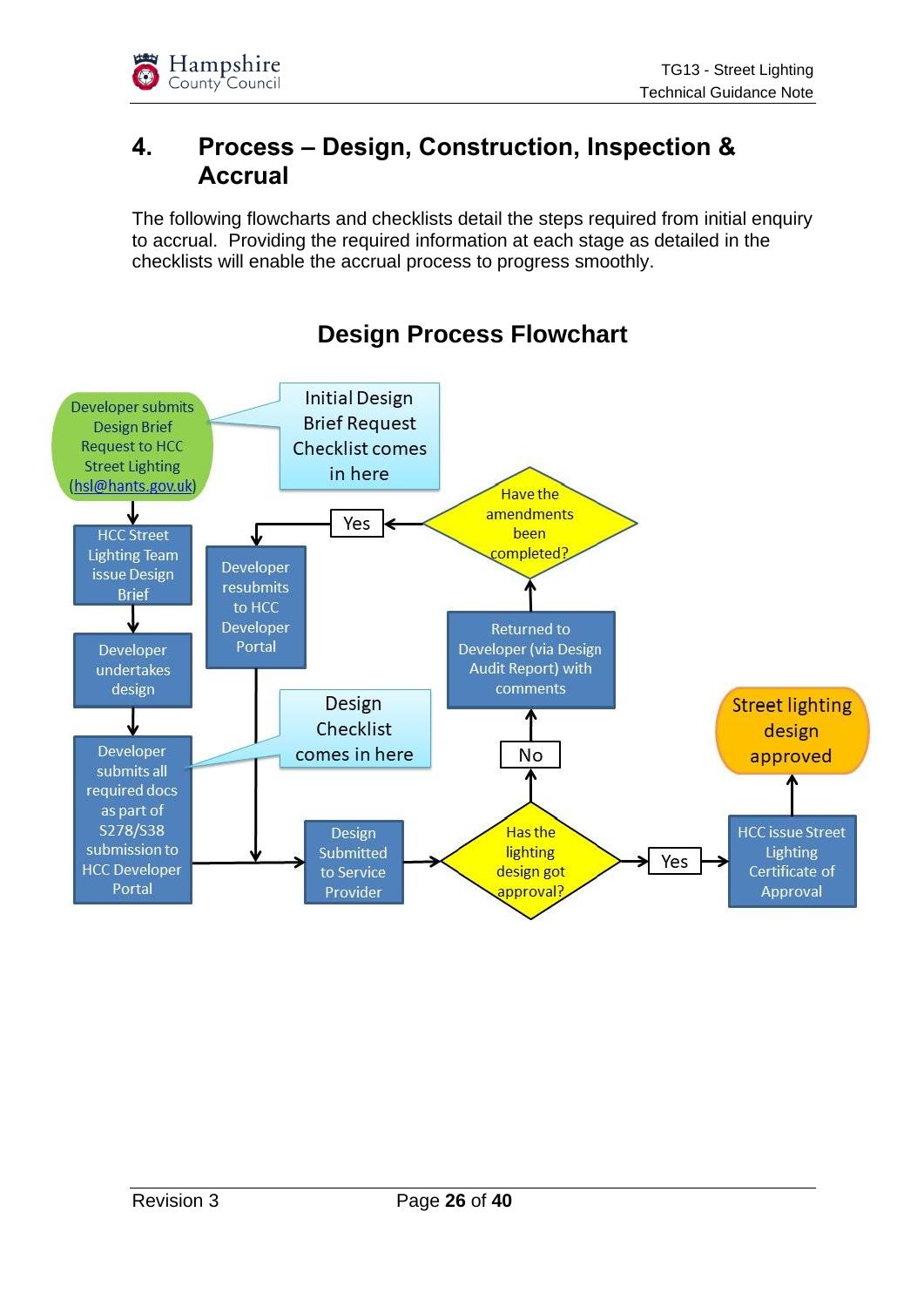| Required documents submitted by Developer for Initial Design Brief<br><b>Request</b>                                                                                                                                                                                                                                   |  |
|------------------------------------------------------------------------------------------------------------------------------------------------------------------------------------------------------------------------------------------------------------------------------------------------------------------------|--|
| <b>Site location plan</b>                                                                                                                                                                                                                                                                                              |  |
| Draft layout drawings showing the highway adoptable areas, detail of adjoining<br>schemes, site phasing plan                                                                                                                                                                                                           |  |
| Other relevant information – e.g.: ecology reports, design codes, planning<br>conditions, predicted daily traffic flow, Details/Description of the development<br>type of premises, number of residential, industrial, community facilities, car<br>parking, bus route, cycleways, footways, drainage ditches, slopes. |  |
| Proposed speed limit of road, design speed, characteristic speed of traffic<br>and traffic accident data                                                                                                                                                                                                               |  |
| Proposed existing sign details, proximity to hazards (e.g. navigable<br>waterways, airports, railways to be noted), other roads or buildings that<br>could be impacted on by lighting installation                                                                                                                     |  |
| Any road restraint details, BS5489/CIE 115 Lighting Class Risk Assessment                                                                                                                                                                                                                                              |  |
| Presence of traffic calming features and confirmation of road surface materials<br>(including reflectance characteristics)                                                                                                                                                                                             |  |

| <b>Required documents submitted by Developer for Detailed Design</b>                                                                         |  |
|----------------------------------------------------------------------------------------------------------------------------------------------|--|
| <b>Document Drawing Register</b>                                                                                                             |  |
| <b>Location plan</b> $-$ (to show phases of development)                                                                                     |  |
| Lighting layout drawing & specification (see 3.12)                                                                                           |  |
| <b>Isolux plot/drawing (see 3.12.4.r)</b>                                                                                                    |  |
| <b>Designers narrative (see 3.13)</b>                                                                                                        |  |
| Hazard Elimination & Management List (see 3.6)                                                                                               |  |
| Lighting design calculations with designer commentary - including full RTMA & RTMR<br>files (see $3.16$ )                                    |  |
| Site clearance drawing (if any lighting apparatus are affected by the works (including ID<br>numbers) - may be in layout drawing)            |  |
| Confirmation of LV supply network owner - host DNO / IDNO (see 3.23)                                                                         |  |
| <b>Private cable calculations</b> (if applicable – see 3.23, 3.32)                                                                           |  |
| <b>Illuminated sign details</b> (if applicable. To include a schedule of sign faces & dimensions,<br>specification of sign light - see 3.28) |  |
| Special ("heavy-duty") column requirements (if applicable – see 3.27)                                                                        |  |
| Relevant contract documents, schedules & appendices                                                                                          |  |
| Initial inventory information (See the Street Lighting section of the Technical Guidance web<br>page)                                        |  |
| Written confirmation that the design submission complies with the Accrual<br><b>Required Standards (see 5.2)</b>                             |  |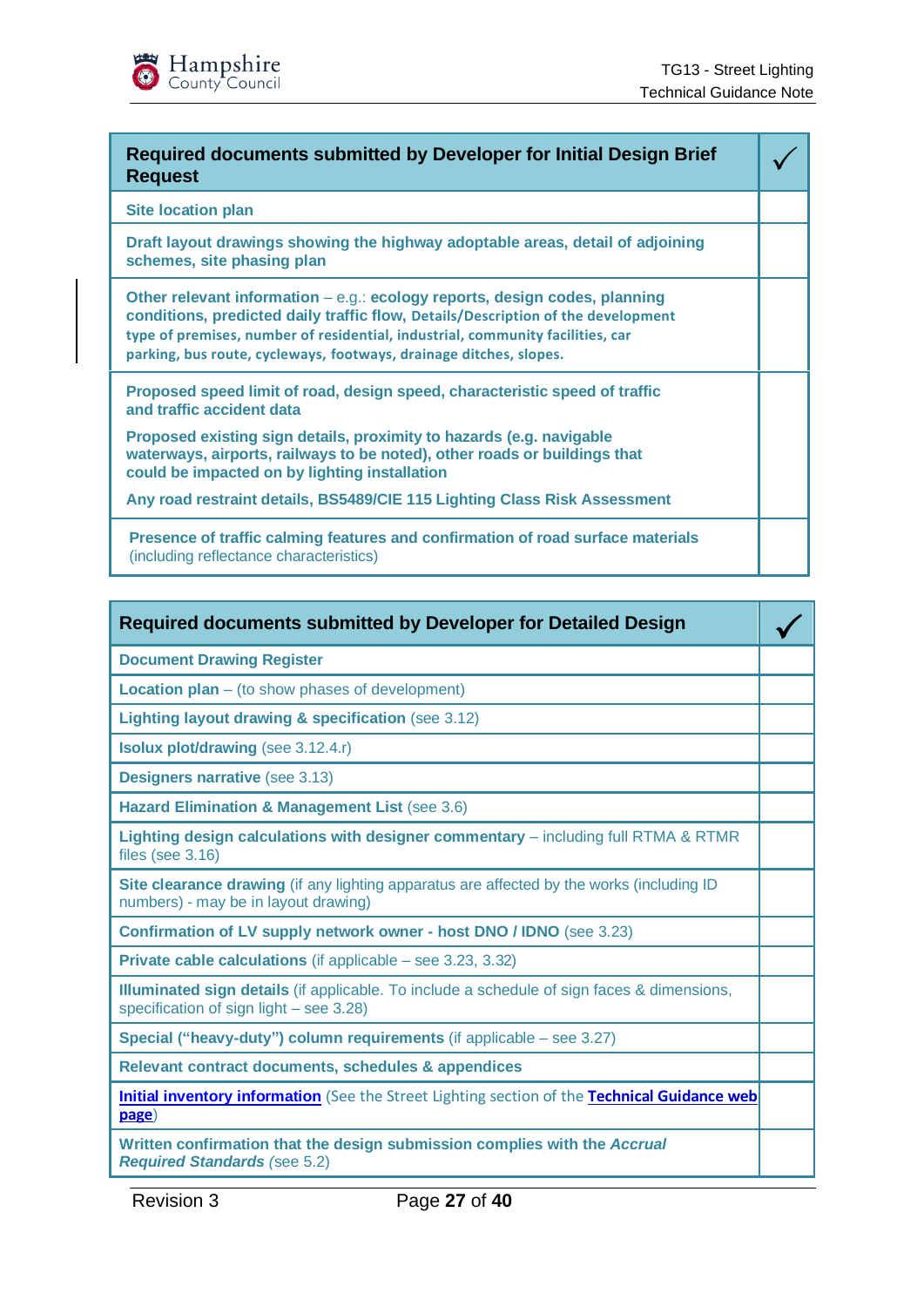

## **Construction Process Flowchart**



| <b>Required documents submitted by Developer Prior to Construction</b>                                                                                                     |  |  |
|----------------------------------------------------------------------------------------------------------------------------------------------------------------------------|--|--|
| <b>De-accrual &amp; Suspension schedule</b> (min 20 business days before start of construction<br>$-$ see 4.1)                                                             |  |  |
| Confirmation of the identity of the HEA-approved subcontractor(s) engaged by the<br>Developer to carry out street lighting / illuminated sign installation works (see 4.2) |  |  |

#### <span id="page-27-0"></span>**4.1. Existing Apparatus Within the Works – De-accrual & Suspension**

- 4.1.1. Any existing apparatus due to be removed or altered will need to be deaccrued from the PFI contract.
- 4.1.2. Any existing apparatus that is temporarily made inaccessible for maintenance (e.g. barriered-off) will need to be suspended from the PFI contract.

**The Developer shall inform HCC's Street Lighting Section [\(hsl@hants.gov.uk\)](mailto:hsl@hants.gov.uk) of equipment to be de-accrued or suspended no less than 20 business days before the** 

**works start.** 4.1.3. The Developer is responsible for maintenance of all de-accrued and suspended apparatus within their works until it is formally inspected and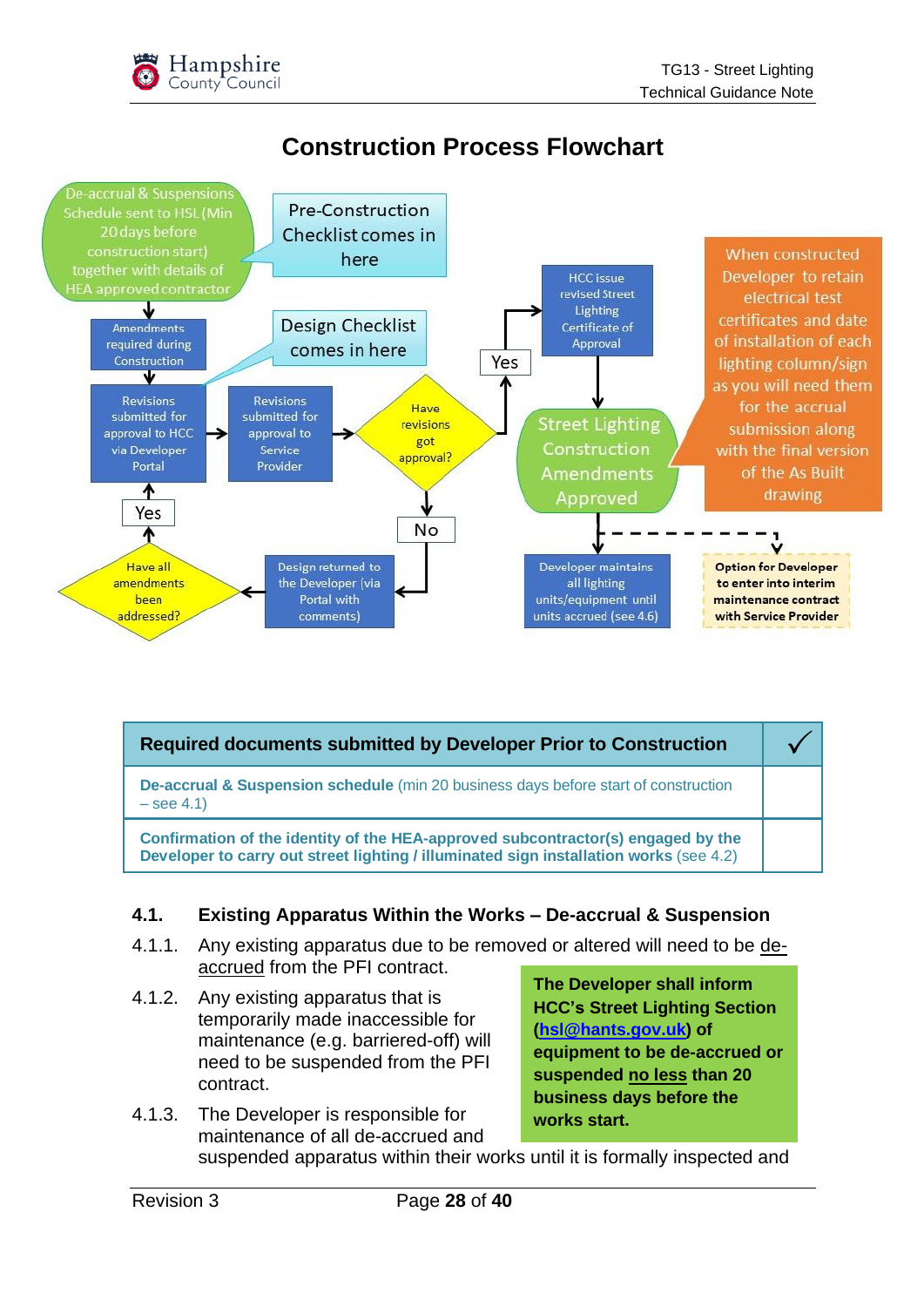

re-accrued. Maintenance should be in accordance with industry good practice (see Section 4.6 below) with full records to be kept of any works.

#### <span id="page-28-0"></span>**4.2. HEA Contractors**

- 4.2.1. The Developer is to identify to HCC which accredited (HEA, NICEIC) contractor has been appointed for the street lighting and illuminated sign installation and maintenance works.
- 4.2.2. HCC's Street Lighting PFI contractor (Enerveo, formally SSE Enterprise Lighting Services) can provide a lighting installation service if required. Please email [HampshireDesignChecks@enerveo.com.](mailto:HampshireDesignChecks@enerveo.com)

#### <span id="page-28-1"></span>**4.3. Temporary Signing**

4.3.1. Temporary signs may be fitted to existing lamp columns if the columns have the structural capacity – contact [tpa@enerveo.com](mailto:tpa@enerveo.com) for permission (for fixing specification see Section 3.27.n)

#### <span id="page-28-2"></span>**4.4. Labelling of Apparatus**

- 4.4.1. All apparatus should be numbered as agreed with HCC's Street Lighting Section - sequentially by named road. If works affect existing roads, then sequential re-numbering of existing apparatus may be required. See Standard Detail [HCC11/L/075.](https://www.hants.gov.uk/transport/developers/standard-details)
- 4.4.2. Where appropriate (e.g. within the "vicinity zone" of overhead power cables) an "overhead warning" label should be applied to column shaft. See Standard Detail [HCC11/L/080.](https://www.hants.gov.uk/transport/developers/standard-details)
- 4.4.3. Where a lighting column or illuminated sign holds the isolation point for an outgoing private sub-circuit then the column will be clearly marked externally to identify this, and internally to identify the apparatus supplied via the private sub-circuit.

#### <span id="page-28-3"></span>**4.5. Cable Schematics**

4.5.1. Isolation points for any private networks (e.g. – where fed from feeder pillars, or columns & signs with additional outgoing sub-circuits) shall have enclosed in the base compartment an encapsulated schematic drawing detailing the outgoing cable route & the lighting units on each circuit.

#### <span id="page-28-4"></span>**4.6. Maintenance before Accrual**

- 4.6.1. The Developer's duty of care includes maintenance of lights within the works in accordance with good industry practice and shall include:
	- a) Periodic maintenance (cleaning, visual inspection, electrical test).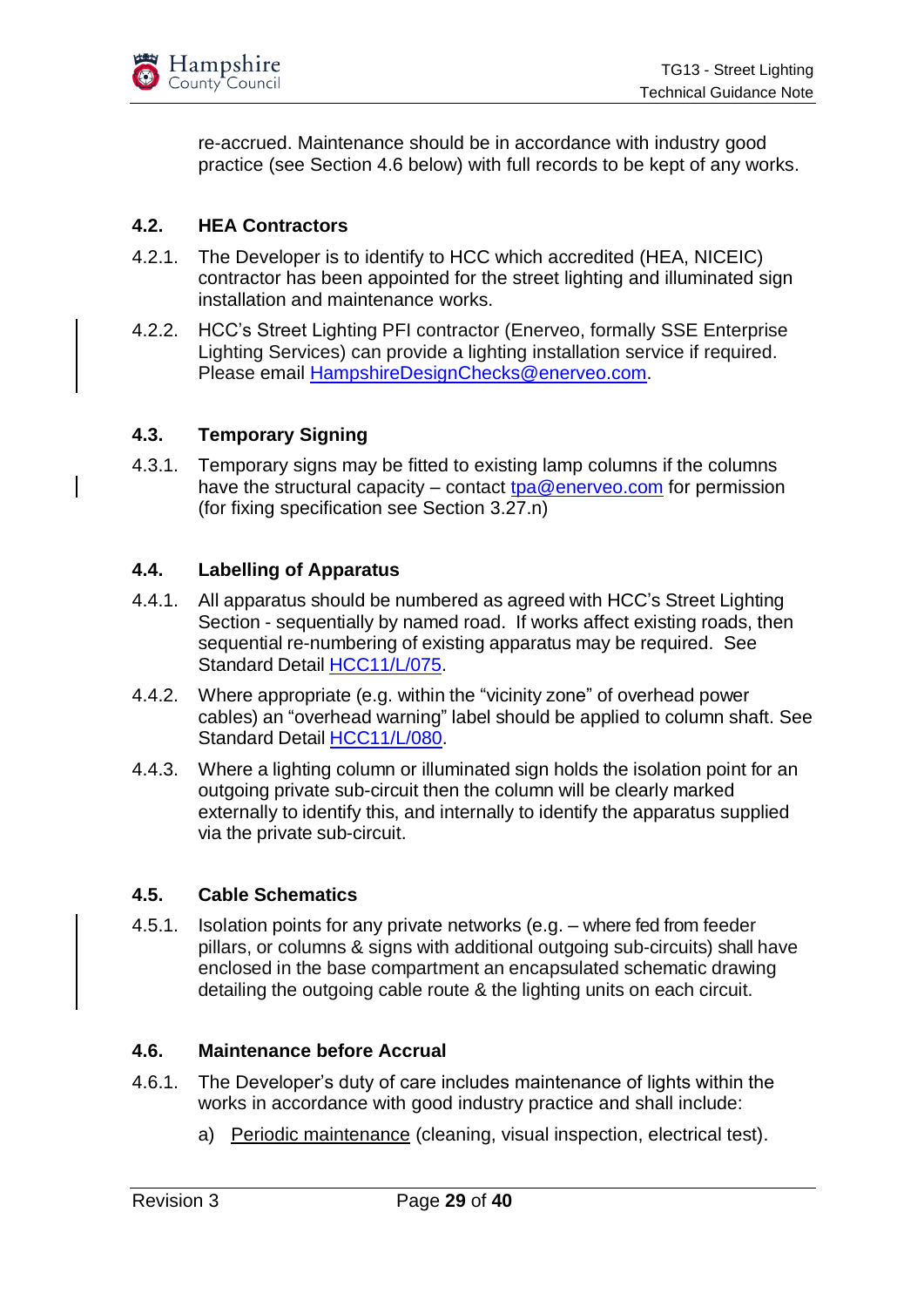

- b) Reactive repairs prompt identification and repair of operational faults, emergency repairs as necessary, and maintaining records of these activities.
- c) Lamp change lamps are to be replaced within 6 months of the proposed accrual date (not LEDs).



**The Developer is responsible for ensuring all temporary, suspended, de-accrued and new unadopted lighting units are maintained in accordance with good industry practice until such time as the units are accrued.**

4.6.2. The Developer may choose to enter an interim maintenance contract with the Service Provider, who will then ensure the units are maintained to a satisfactory condition to enable easy accrual onto the PFI Contract at the point of completion of the S278/S38 works ( i.e. at Certificate of Completion / Part 2 Certificate) – contact [hsl@hants.gov.uk.](mailto:hsl@hants.gov.uk)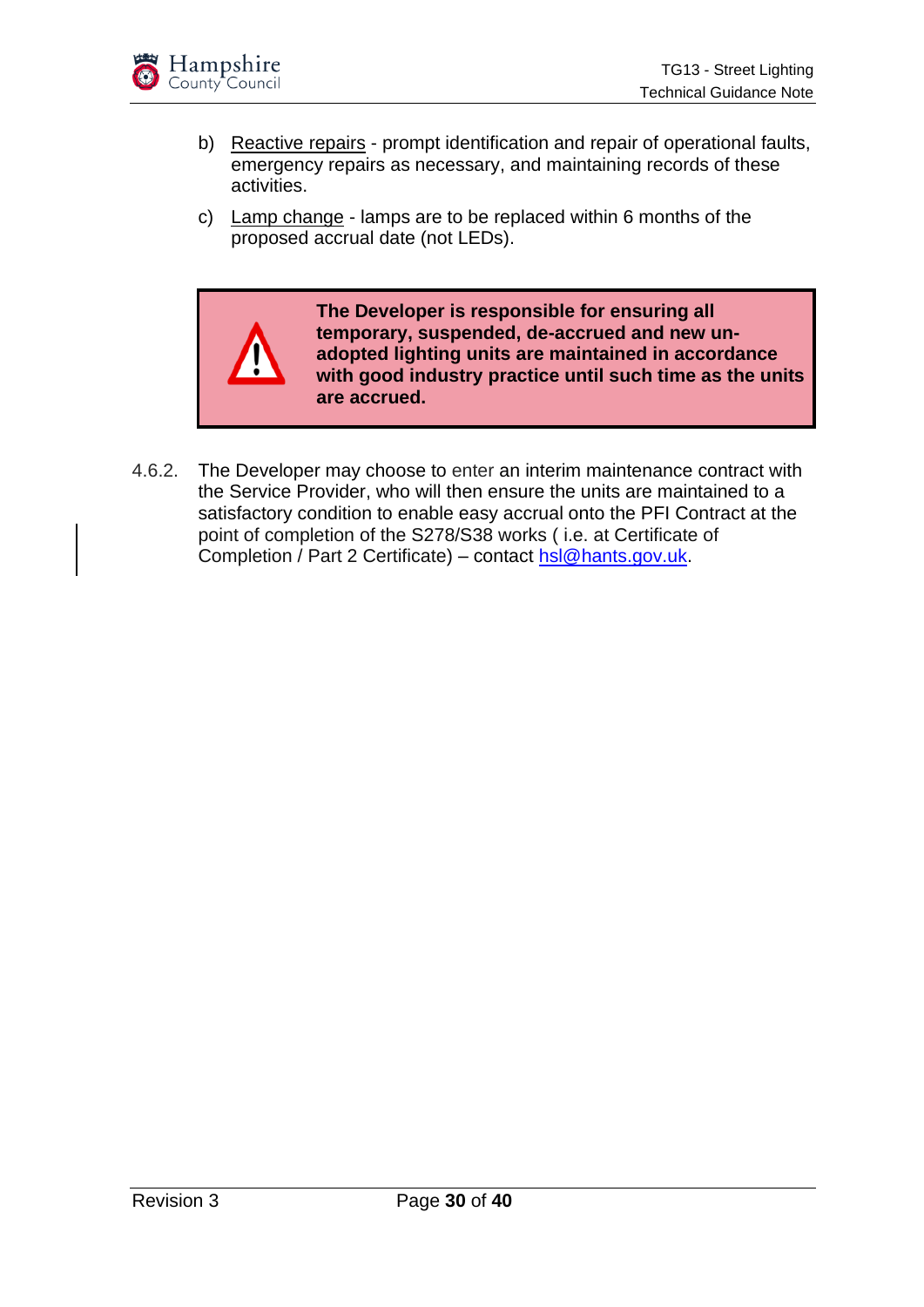## **Accrual Process Flowchart**

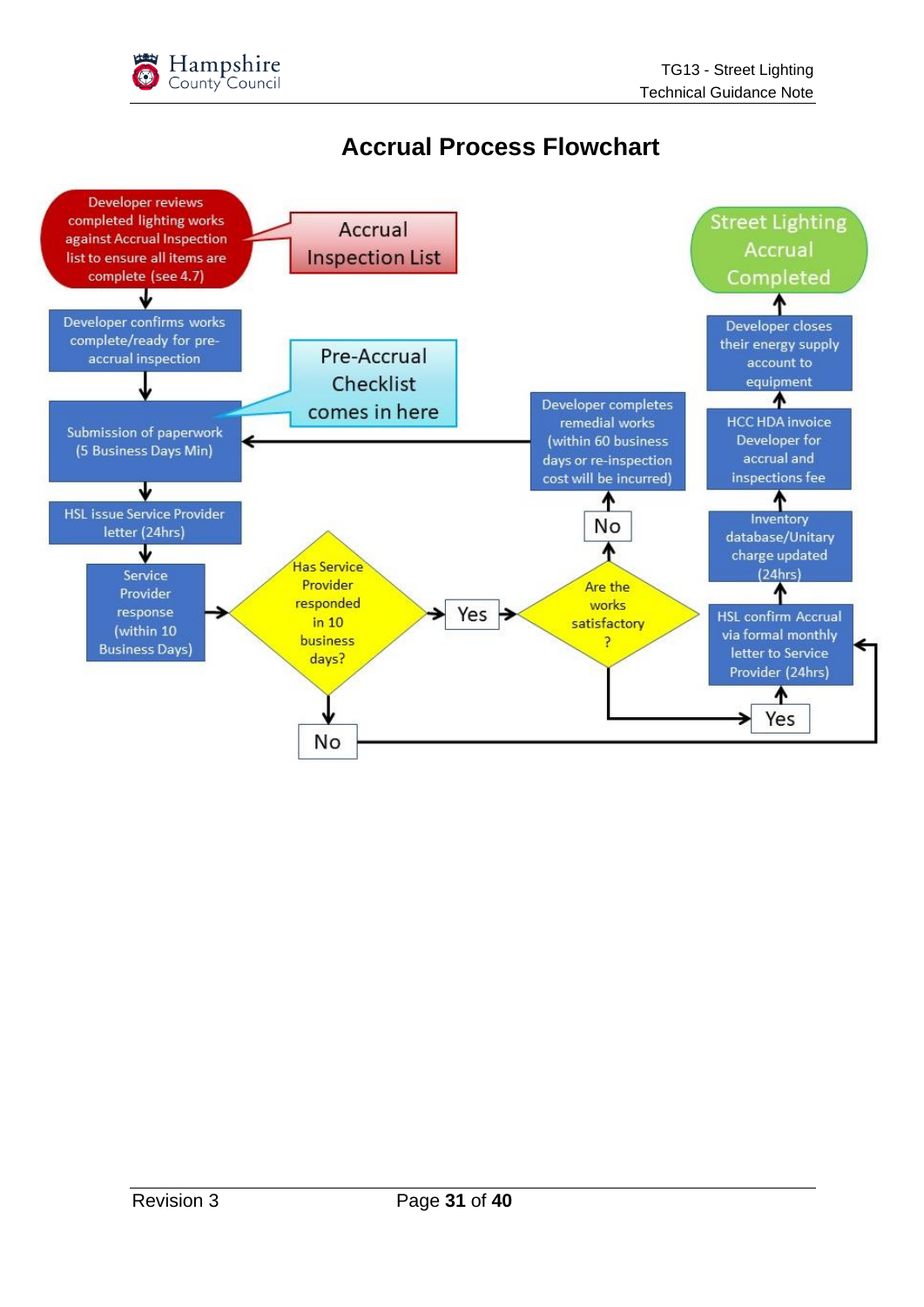| Hampshire<br>County Council |
|-----------------------------|
|                             |

| Pre-Accrual inspection – Documents to be provided with<br>request:                                                                    |  |
|---------------------------------------------------------------------------------------------------------------------------------------|--|
| "As-built" version of the lighting layout drawing (including installation<br>dates for each item - see 3.12)                          |  |
| Hazard Elimination & Management List (see 3.6)                                                                                        |  |
| <b>Illuminated sign details</b> (if applicable $-$ see 3.28)                                                                          |  |
| <b>Electrical test results (see 3.24)</b>                                                                                             |  |
| <b>Column data sheets/batch numbers (including manufacturer, protective</b><br>system, detail of any Authority attachments. See 3.27) |  |
| <b>Evidence / records of maintenance</b> (including date of last lamp change (not<br>LEDs. See 4.6)                                   |  |
| Mayflower node schedule (to be detailed on a schedule of illuminated<br>apparatus, listed by road & maintenance ID no. See 3.26)      |  |
| Details of the energy supplier and private cable network owner                                                                        |  |
| Pre-Accrual inventory information - See the Street Lighting<br>section of the Technical Guidance web page                             |  |
| Written confirmation that the installation complies with the<br><b>Accrual Required Standards (see 5.2.2)</b>                         |  |

#### <span id="page-31-0"></span>**4.7. Pre-Accrual Inspection**

- 4.7.1. HCC will arrange a thorough initial inspection of apparatus to be offered for accrual. Repeat inspections will be charged separately. Requests for inspection should be accompanied by the documents detailed in the Pre-Accrual Inspection Checklist.
- 4.7.2. Table 5 summarises the inspection criteria. This is provided as an audit list for the person undertaking the final inspection of site before it is put forward for a Pre-Accrual inspection. This is an example of some of the requirements under the inspection and is not exclusive nor gives the guarantee of the site passing first time.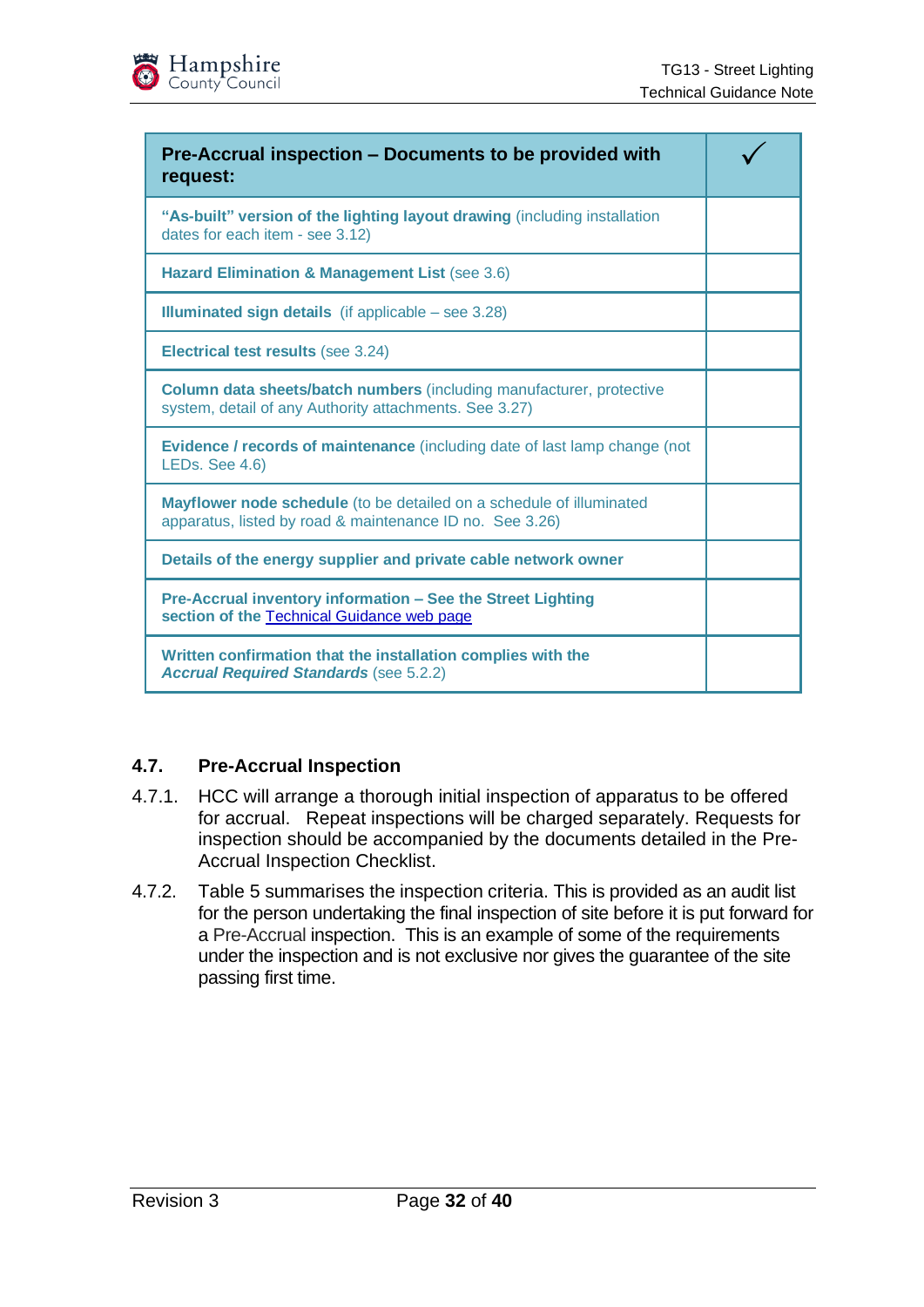

<span id="page-32-0"></span>

|              | <b>Item</b>                          | <b>Description of Inspection</b>                                                                                                                                            | <b>Tolerances</b>                                   |
|--------------|--------------------------------------|-----------------------------------------------------------------------------------------------------------------------------------------------------------------------------|-----------------------------------------------------|
| $\mathbf{1}$ | Planting depth                       | Remove door and measure from the bottom of aperture<br>to finished ground level                                                                                             | Manufacturers<br>specification<br>$+/- 100$ mm      |
| $\mathbf{2}$ | Reinstatement                        | Check quality final reinstatement                                                                                                                                           | Visual                                              |
| 4            | Column alignment                     | Is the pole upright and plumb?                                                                                                                                              | Spirit level<br>bubble<br>touching line             |
| 5            | Bracket alignment                    | Is the bracket Installed as designed?                                                                                                                                       | Visual                                              |
| 6            | Bracket outreach                     | Is the bracket outreach as designed?                                                                                                                                        | None                                                |
| 7            | Column<br>protective system          | Is colour / finish correct and undamaged?                                                                                                                                   | Minor<br>scratches not<br>through to<br>galvanising |
| 8            | Numbering                            | Is unit numbered correctly and in correct place with Logo?                                                                                                                  | Height $+/-$<br>25mm                                |
| 9            | Location of unit                     | Check for compliance with design                                                                                                                                            | $+/- 2m$<br>longitudinal<br>$+/-2m$<br>across       |
| 10           | Lighting column door                 | Check for correct orientation                                                                                                                                               | None                                                |
| 11           | Locking device                       | Check that the lock operates correctly, the door<br>fits securely, and the door lock is greased.                                                                            | None                                                |
| 12           | Column<br>root                       | Check that correct root protection is evident                                                                                                                               | None                                                |
| 13           | Lighting<br>column height            | Check that the height complies with the Output<br>Specification                                                                                                             | None                                                |
| 14           | Lighting columns                     | Check that where vehicular access is restricted or<br>where maintenance cannot be carried out by a<br>purpose-built vehicle a raising and lowering column<br>has been used. | None                                                |
| 15           | Position of unit                     | Check that the units have been Installed in Authority<br>owned land or that wayleaves/easements have been<br>obtained.                                                      | None                                                |
| 17           | Statutory (Authority)<br>attachments | Check that statutory signs are where they need to be.                                                                                                                       | None                                                |

#### **Table 5: Pre-Accrual Inspection Checklist**

 $\overline{\phantom{a}}$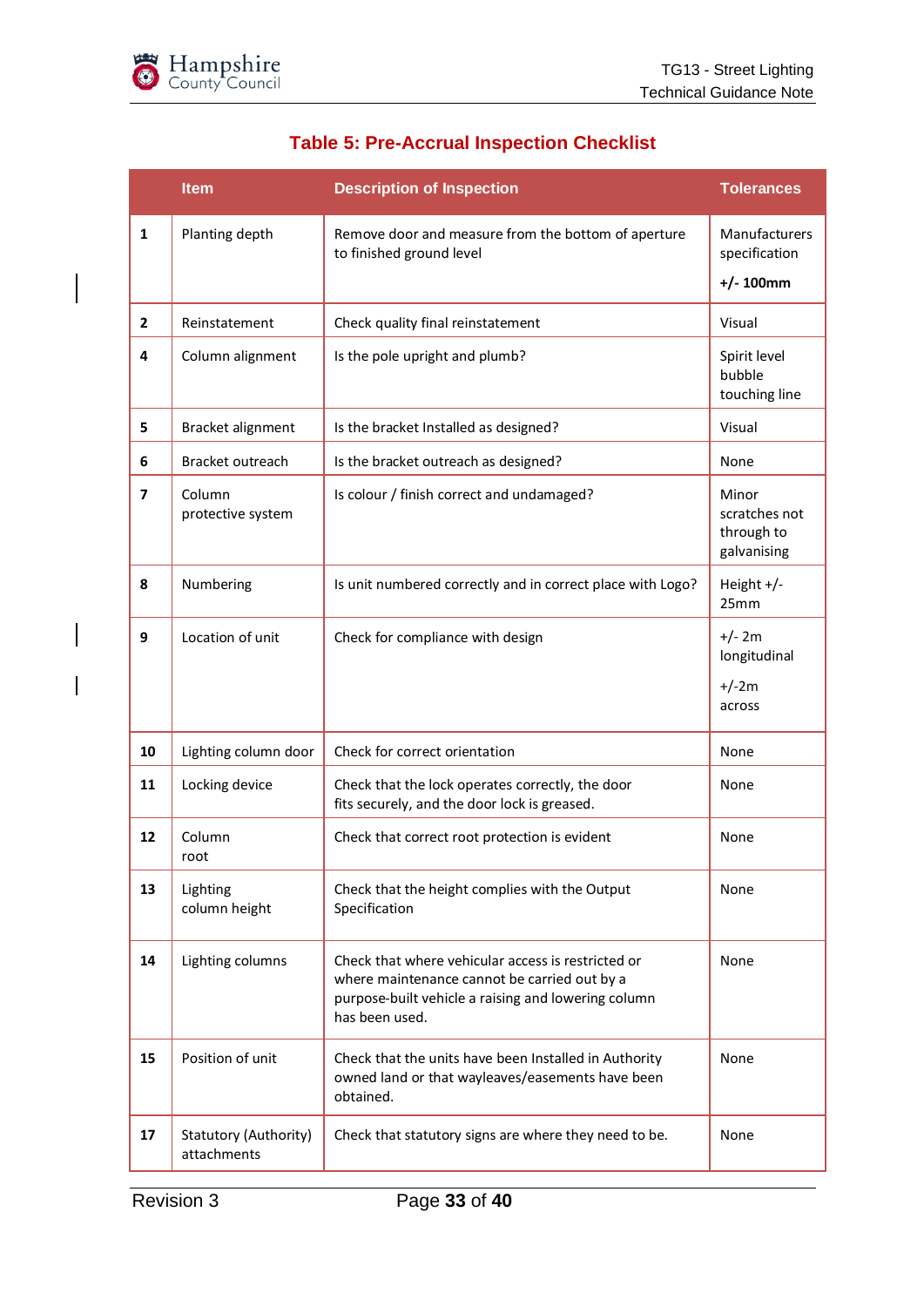

|    | <b>Item</b>                                                     | <b>Description of Inspection</b>                                                                                                                                                                                                                                                                                                                                         | <b>Tolerances</b> |
|----|-----------------------------------------------------------------|--------------------------------------------------------------------------------------------------------------------------------------------------------------------------------------------------------------------------------------------------------------------------------------------------------------------------------------------------------------------------|-------------------|
| 18 | Sign light attached<br>to lighting column                       | Check that hole in column has been adequately sealed to<br>prevent ingress of water.                                                                                                                                                                                                                                                                                     | None              |
| 19 | Sign light wiring                                               | Check correct cables, sleeving, wiring is neat, insulation<br>at terminals and terminals are tight.                                                                                                                                                                                                                                                                      | None              |
| 20 | Lighting column type                                            | Suitability for any proposed banners, hanging<br>baskets, festive illuminations etc.                                                                                                                                                                                                                                                                                     | None              |
| 24 | Redundant apparatus<br>removed (including<br>electrical cables) | Check redundant units have been removed and<br>that permanent reinstatement has been carried<br>out.                                                                                                                                                                                                                                                                     | None              |
| 25 | <b>Illuminated Traffic</b><br>Signs                             | Check the sign face type, post location, orientation and<br>door position.                                                                                                                                                                                                                                                                                               | None              |
| 26 | <b>Illuminated Traffic</b><br><b>Bollards</b>                   | Check the shell type, base to the correct depth and<br>base opens in the correct direction.                                                                                                                                                                                                                                                                              | None              |
| 27 | Electrical<br>test<br>certificate                               | Check that a test certificate is provided and complete                                                                                                                                                                                                                                                                                                                   | None              |
| 29 | Luminaire alignment                                             | Is luminaire straight or twisted?                                                                                                                                                                                                                                                                                                                                        | Visual            |
| 30 | Luminaire bowl clean                                            | Is the Luminaire bowl clean and free from blemishes?                                                                                                                                                                                                                                                                                                                     | Visual            |
| 31 | Luminaire<br>optic setting                                      | Is the optic setting as per design?                                                                                                                                                                                                                                                                                                                                      | None              |
| 32 | Correct lamp,<br>Luminaire<br>and Control<br>Gear               | Check that the correct lamp, gear and Luminaire are as<br>per the design.                                                                                                                                                                                                                                                                                                | None              |
| 33 | Switching device                                                | Is the correct switching device fitted and set?                                                                                                                                                                                                                                                                                                                          | None              |
| 34 | Internal wiring                                                 | Check the correct cable has been used, wiring is neat,<br>insulation at terminals is maintained and that all<br>terminations and earth bonds are tight. Check that all<br>electrical apparatus is securely attached to the<br>backboard. Check that the backboard is securely fixed.<br>Check incoming cables have "drip loop" to prevent<br>water ingress into cut out. | <b>None</b>       |
| 35 | Double pole isolation                                           | Where relevant check if double pole isolation has<br>been Installed.                                                                                                                                                                                                                                                                                                     | None              |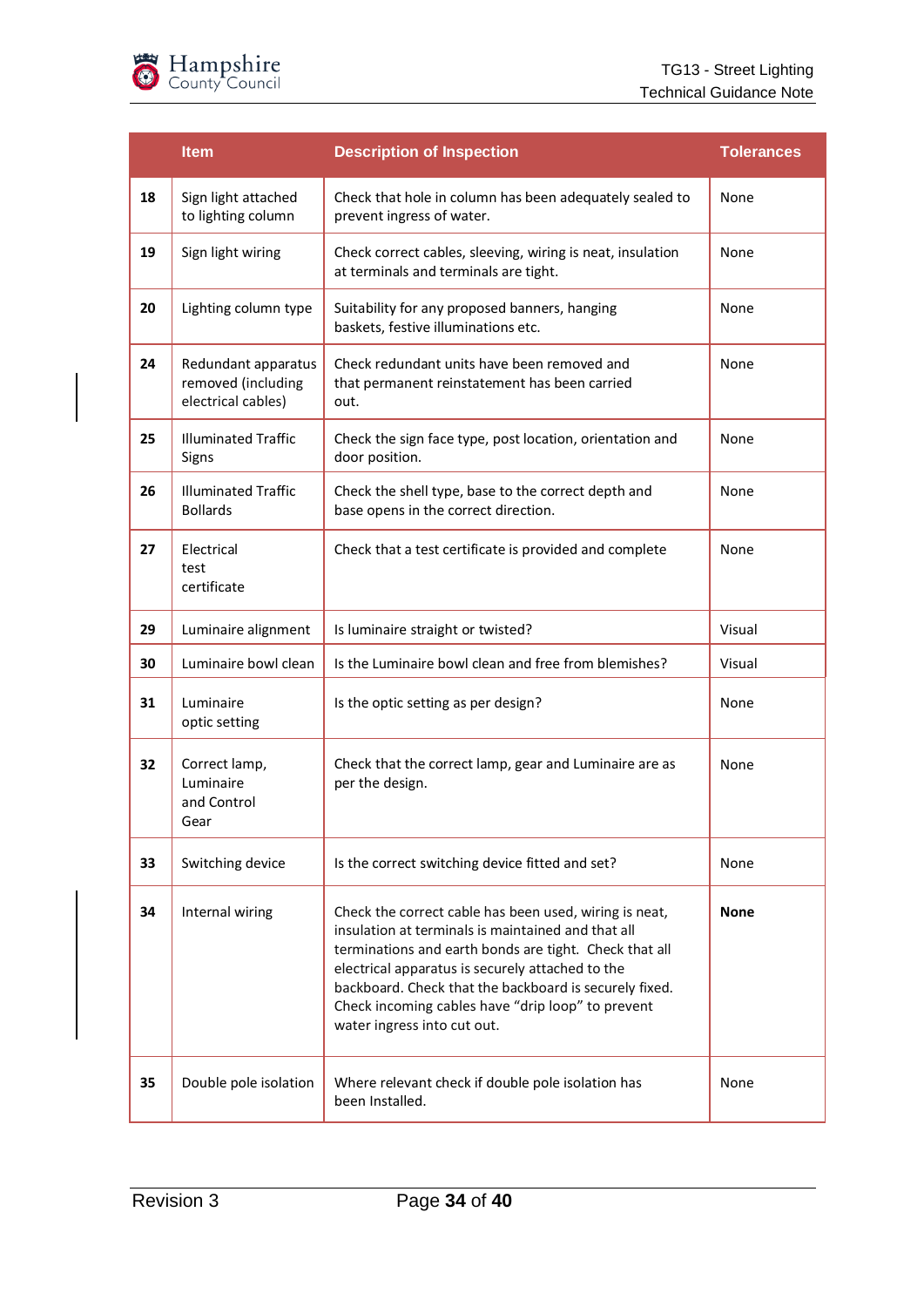

|    | <b>Item</b>                               | <b>Description of Inspection</b>                                                                                                                                                                                      | <b>Tolerances</b>                                                                                          |
|----|-------------------------------------------|-----------------------------------------------------------------------------------------------------------------------------------------------------------------------------------------------------------------------|------------------------------------------------------------------------------------------------------------|
| 36 | Protection device                         | Check that the protection device is correctly Installed<br>and rated.                                                                                                                                                 | None                                                                                                       |
| 37 | Private supply cables                     | Check that private supply cables are correctly<br>sized, glanded and identified as to what they<br>feed.                                                                                                              | None                                                                                                       |
| 38 | <b>Feeder Pillars</b><br>/ locations      | Check for condensation, distribution board, rating of<br>protection devices, wiring is neat, all terminations,<br>glanding, insulation, cables sizes, cables are identified,<br>earthing and schematic cable diagram. | None                                                                                                       |
| 43 | Lighting design-<br>trees &<br>vegetation | Check that the effect of trees and vegetation has been<br>adequately accommodated in the design and positioning of<br>columns.                                                                                        | None                                                                                                       |
| 47 | General-<br>Lamp<br>operation             | Check that the lamp strikes.                                                                                                                                                                                          | <b>Snagging if</b><br>overall % of<br>failures is <4%<br><b>Fail if overall</b><br>% of failures is<br>>4% |
| 48 | General - Condition                       | Check for any signs of damage to any item of Apparatus.                                                                                                                                                               | None                                                                                                       |
| 52 | General - Reporting                       | Issue Certificates of Compliance and Non-compliance<br>and identify Snagging Items in accordance with the<br>output specification.                                                                                    | None                                                                                                       |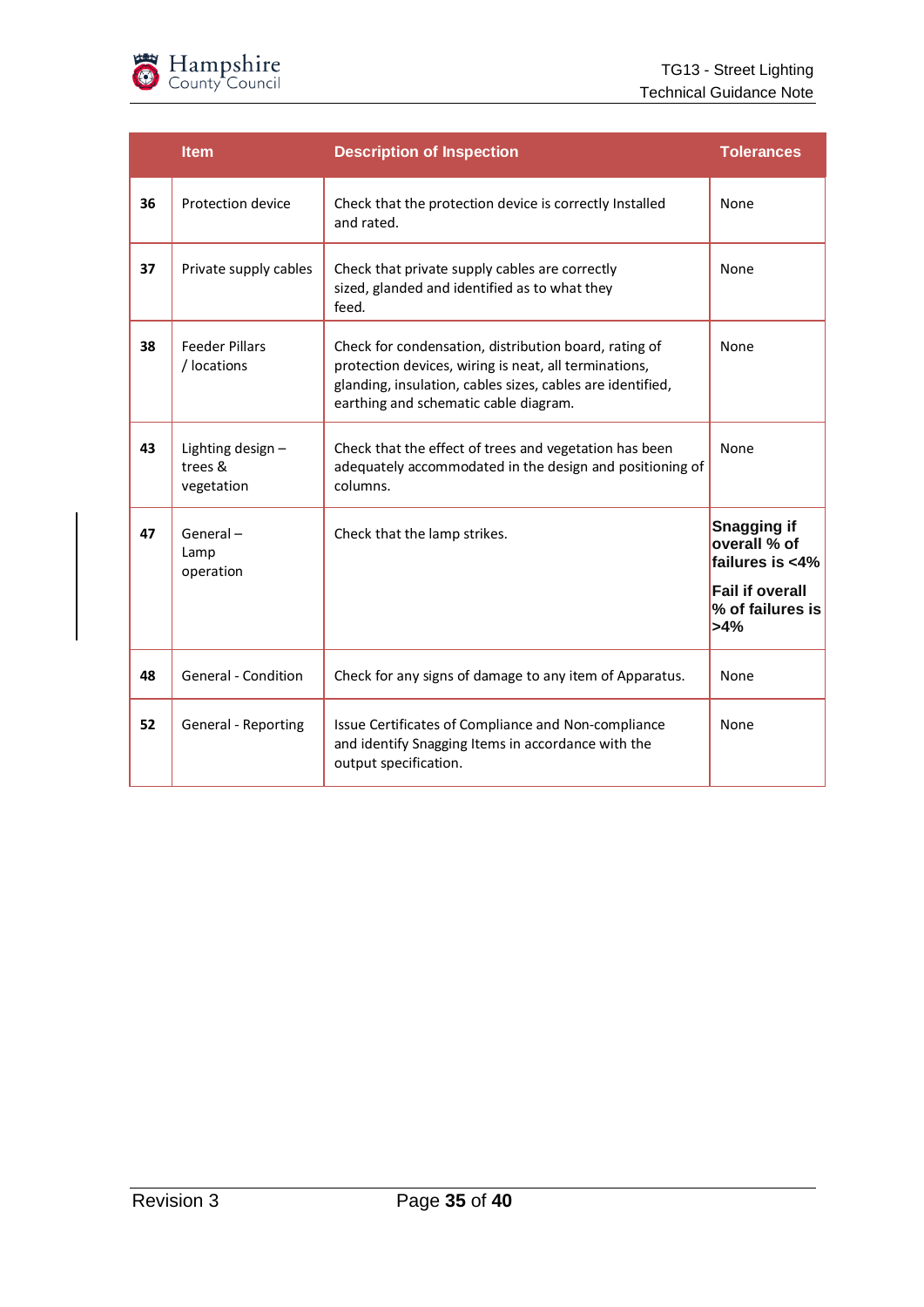## <span id="page-35-0"></span>**5. Providing Relevant Documentation**

Schemes which are submitted with the relevant information are more likely to go through the process quicker due to a reduction of waiting time trying to locate the documents.

Submissions that have followed TG13 guidance are more likely to have all the information needed by both HCC and Enerveo and the likelihood of any defects are reduced at the beginning of the process.

#### <span id="page-35-1"></span>**5.1. Energy**

5.1.1. Following Accrual/Adoption it is for the Developer to inform their energy supplier that the development is now within the scope of the HCC energy contract.

#### <span id="page-35-2"></span>**5.2. Confirmation of Accrual Required Standards**

5.2.1. Below is an example of a suitable form of words for inclusion within a letter of confirmation from the Developer that the **design** submission complies with the PFI *Accrual Required Standards.*

*We write in relation to illuminated apparatus proposed for the above project. This letter confirms that the apparatus meets the requirements of the Street Lighting PFI in that:*

- *a) All apparatus has been designed in accordance with the Hampshire County Council standard development specification current when the agreement was signed.*
- *b) All apparatus shall be new at the time of installation and supported by relevant manufacturer's guarantees. Such guarantees will be transferred to Tay Valley Lighting (Hampshire) Limited at the point of Accrual. All apparatus has been sited so as to minimise, in so far as is reasonable and practical, nuisance, danger and obstruction to all residents, businesses and users of the highway.*
- *c) All columns and signposts shall be manufactured in accordance with BS EN 40 and have residual capacity for additional sign attachments of 0.3m<sup>2</sup> in area.*
- *d) All illuminated apparatus shall be installed and tested in compliance with BS7671 with certificates which are no more than 12 months old at the time of the Pre-Accrual inspection request.*
- *e) Lamps shall be no more than 6 months old at the time of Accrual (where not LEDs).*
- *f) All installations shall be installed in such a way that trees or any other foliage on the site does not interfere with the level of lighting.*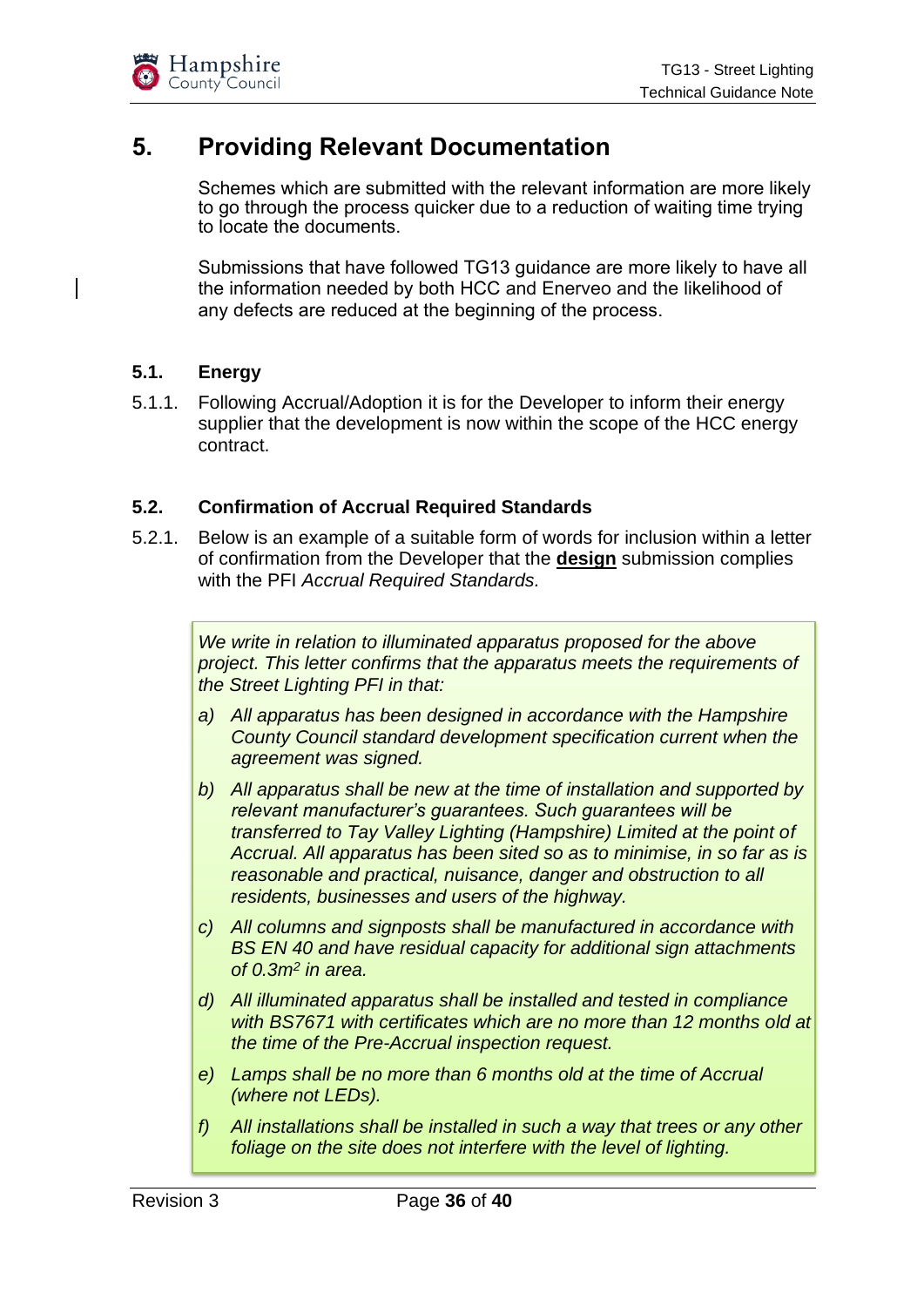*These statements are based on the information contained within the specific documents listed below and this information only. Any other drawings and documentation will not be considered as approved and will only be considered as supporting information.*

| Author | Document ref | Document title | Revision |
|--------|--------------|----------------|----------|
|        |              |                |          |
|        |              |                |          |
|        |              |                |          |

5.2.2. Below is an example of a suitable form of words for inclusion within a letter of confirmation from the Developer that the **installation** complies with the PFI *Accrual Required Standards* (required when the PFI contractor has not been used as contractor for the street lighting or illuminated sign works):

*We write in relation to illuminated apparatus installed in the above project. This letter confirms that the apparatus meets the requirements of the Street Lighting PFI in that:*

- *a) All apparatus has been installed in accordance with the documents listed below (including all notes & comments).*
- *b) All apparatus has been installed in accordance with the Hampshire County Council standard development specification current when the agreement was signed.*
- *c) All apparatus was new at the time of installation and supported by relevant manufacturer's guarantees. Such guarantees will be transferred to Tay Valley Lighting (Hampshire) Limited at the point of Accrual. All apparatus has been sited so as to minimise, in so far as is reasonable and practical, nuisance, danger and obstruction to all residents, businesses and users of the highway.*
- *d) All columns and signposts installed have been manufactured in accordance with BS EN 40 and have residual capacity for additional sign attachments of 0.3m<sup>2</sup> in area.*
- *e) All illuminated apparatus has been installed and tested in compliance with BS7671 with certificates which are no more than 12 months old at the time of the Pre-Accrual inspection request.*
- *f) Lamps are no more than 6 months old at the time of Accrual (where not LEDs).*
- *g) All installations have been installed in such a way that trees or any other foliage on the site does not interfere with the level of lighting.*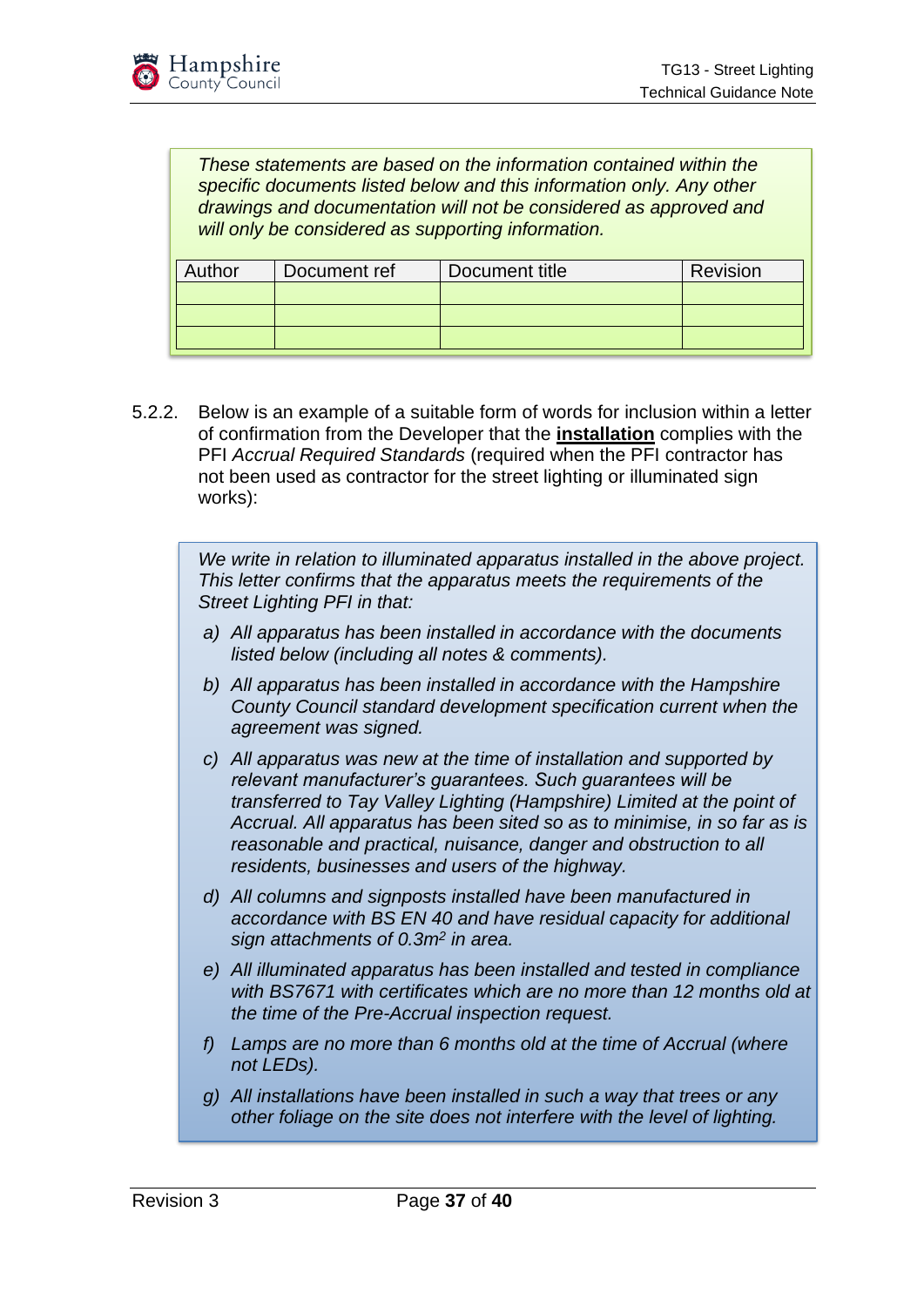*These statements are based on the information contained within the specific documents listed below and this information only. Any other drawings and documentation will not be considered as approved and will only be considered as supporting information.*

| Author | Document ref | Document title | Revision |
|--------|--------------|----------------|----------|
|        |              |                |          |
|        |              |                |          |
|        |              |                |          |
|        |              |                |          |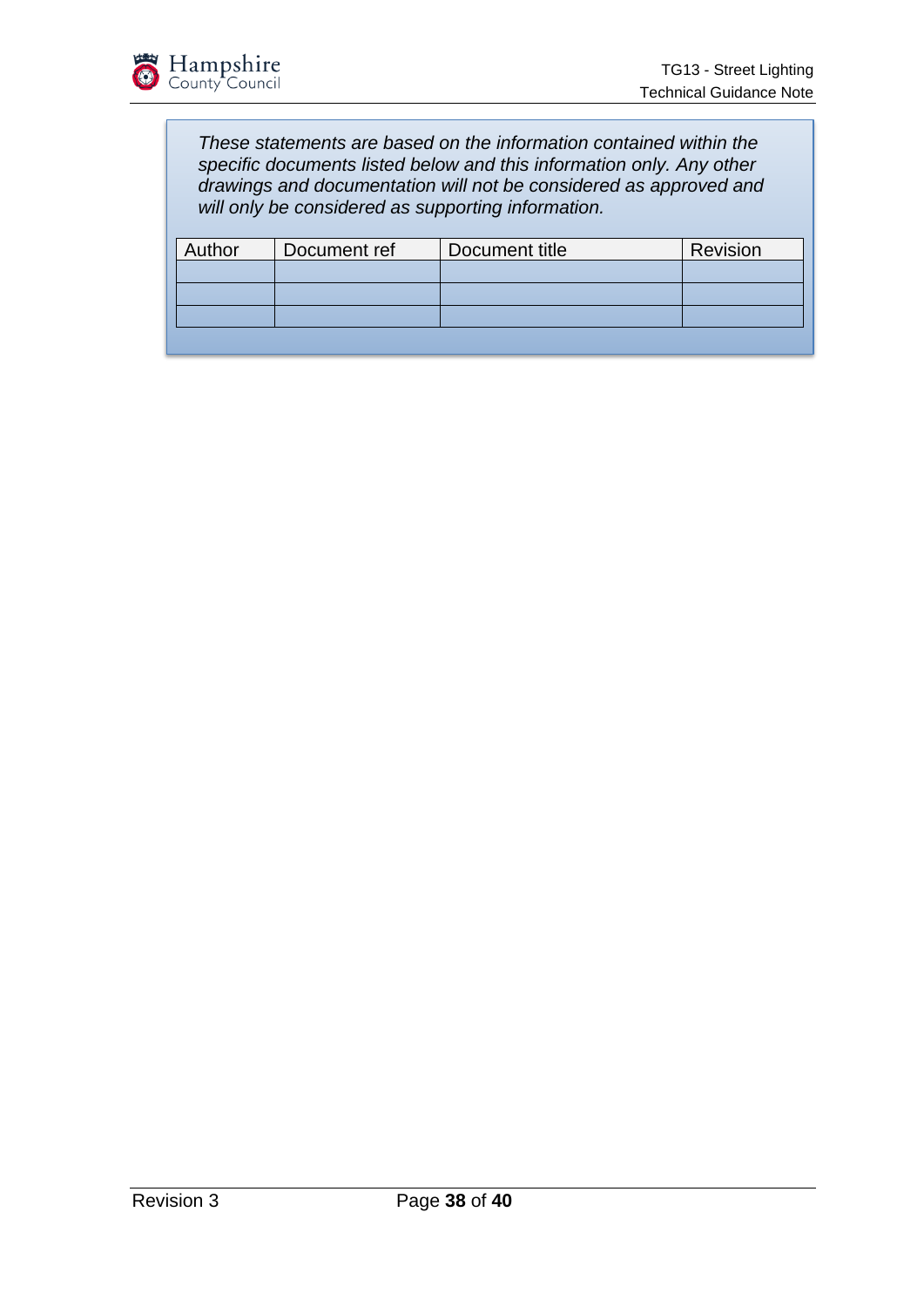## <span id="page-38-0"></span>**6. Further Support**

- 6.1. Should you have a specific query or feedback about any of the content of this Technical Guidance Note, please send an email to [technical.guidance@hants.gov.uk](mailto:technical.guidance@hants.gov.uk) with the start of the email title as "TG13 – [email subject]" .
- 6.2. Should you have a query about applying this to your project, please contact:
	- the Design Audit Engineer dealing with your S278 or S38 application (if you are a Developer or Developer's Consultant)
	- the Technical Guidance Note Specialist(s) (if you are a working within Hampshire County Council)
- 6.3. Associated Technical Guidance Notes:
	- TG4-1 Traffic Signal Junctions
	- TG4-2 Signal Controlled Crossing
	- TG4-3 CCTV, VMS and Journey Time Monitoring
	- TG9 Public Transport Infrastructure
	- TG11 Traffic Calming
	- TG12 Signs and Bollards
	- TG14 Collision Risk Assessment, VRS and Passive Street Furniture
	- TG15 Trees, Landscape and ecology
	- TG19 Walking, Cycling and Horse Riding Assessment and Review (WCHAR)